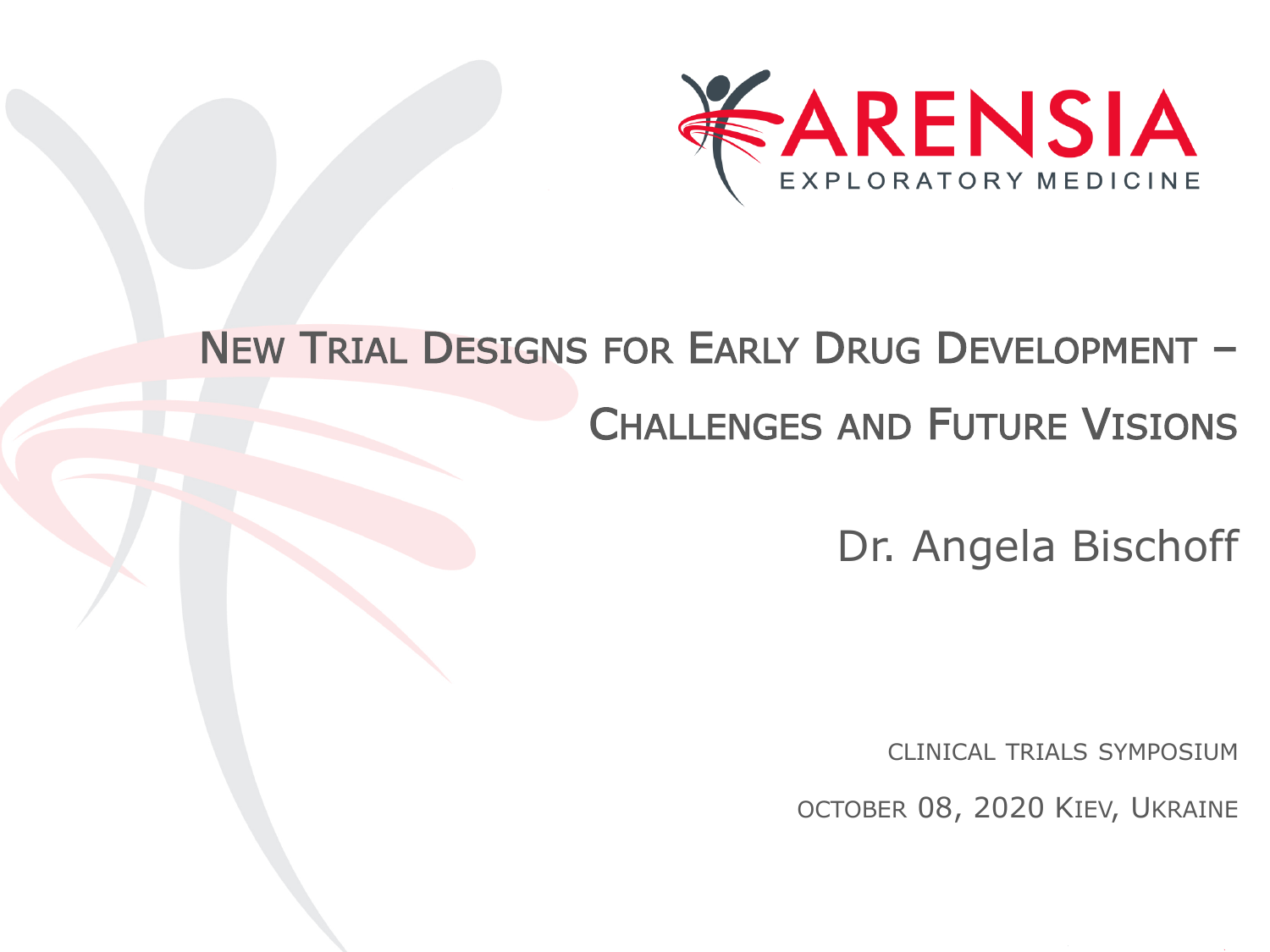## CLINICAL RESEARCH STATUS QUO

➢ STATE OF THE ART RESEARCH: ONE INDICATION, ONE MOLECULE

➢ "CLASSIC" PRINCIPLE INVESTIGATOR AND SITE TEAM

➢ "CLASSIC" PROJECT MANAGEMENT APPROACH

➢ "CLASSIC" REGULATORY APPROACH

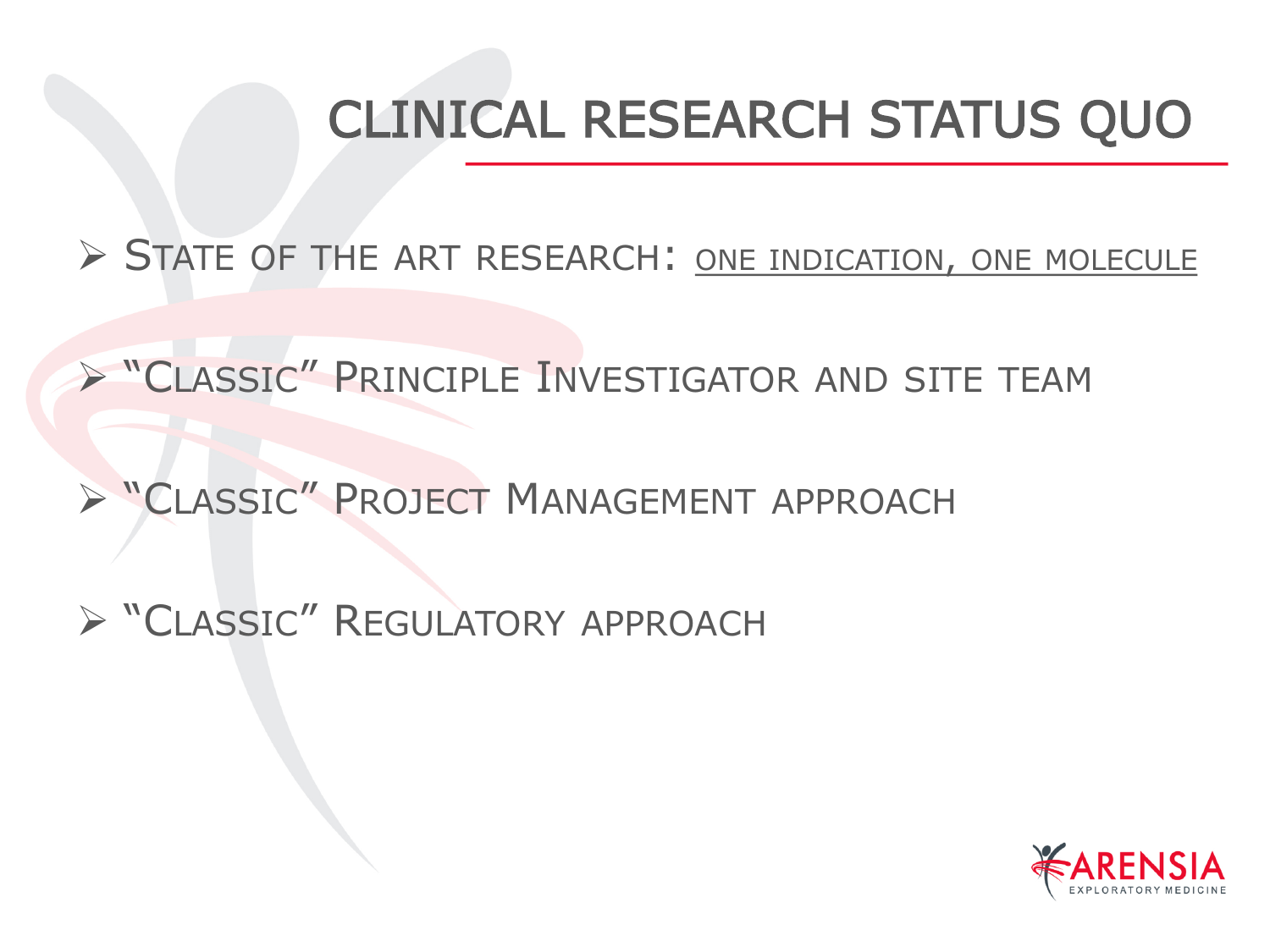# "CLASSICAL" CLINICAL RESEARCH

➢ PHASE I: DETERMINES WHETHER DRUG IS SAFE TO CHECK FOR EFFICACY

➢ FURTHER PHASE I: RP2D, FOOD/GENDER/AGE/DDI/BE/PK IN SPECIAL POPULATIONS (RENAL/HEPATIC IMPAIRED)

➢ PHASE II: DETERMINES WHETHER DRUG CAN HAVE ANY EFFICACY, DOSE FINDING FOR CONFIRMATORY TRIALS

➢ PHASE III: DETERMINES A DRUG´S THERAPEUTIC EFFECT

➢ POST MARKETING SURVEILLANCE OR PHASE IV: WATCH DRUG´S LONG TERM EFFECTS

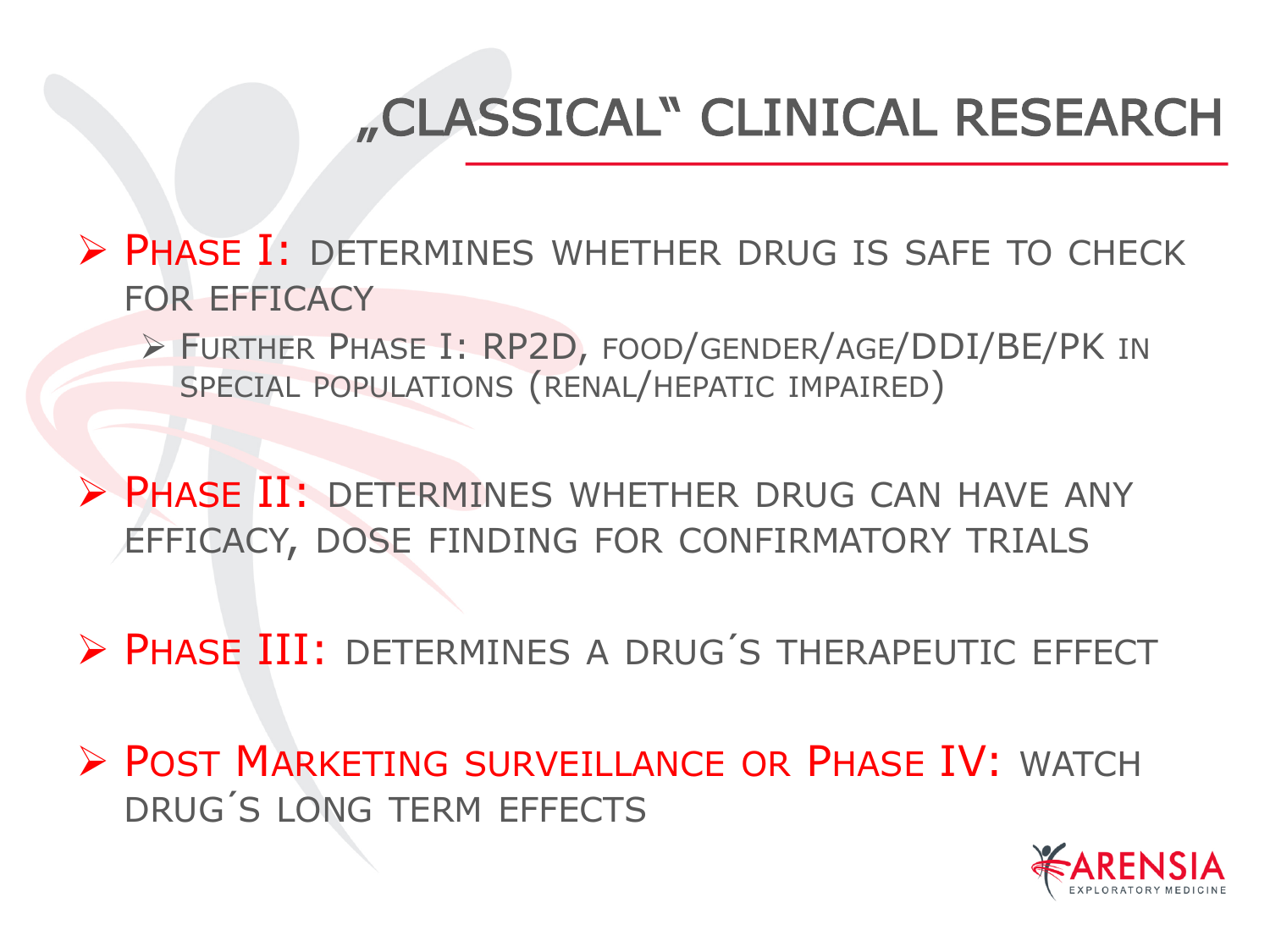# "CLASSICAL" CLINICAL RESEARCH



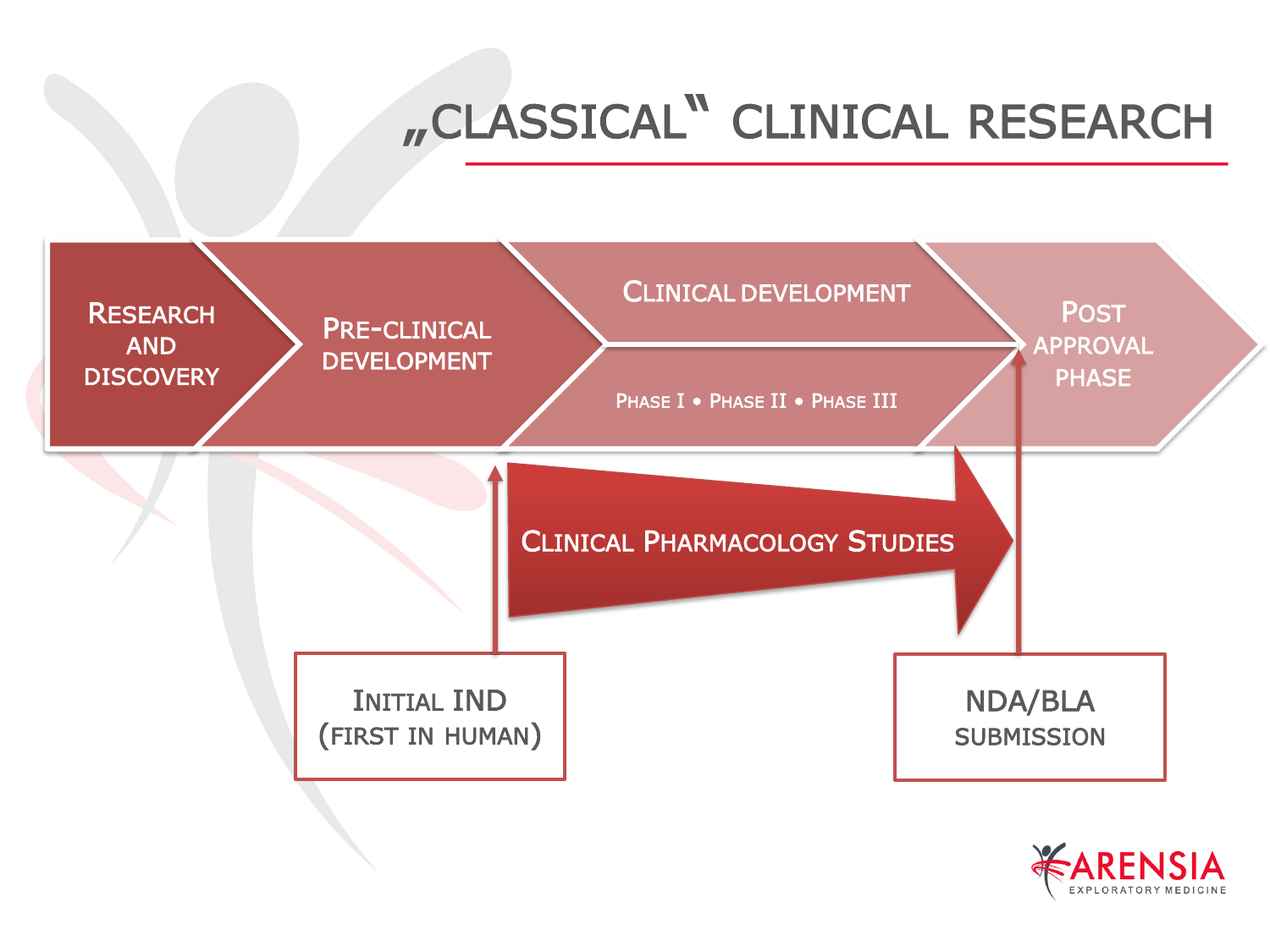## TRENDS IN EARLY DEVELOPMENT

| <b>Traditional</b><br><b>Design</b> | Drug 1                                         | Indication 1                                 | Single treatment<br>٠<br>Single indication<br>٠                                                                                                                       |
|-------------------------------------|------------------------------------------------|----------------------------------------------|-----------------------------------------------------------------------------------------------------------------------------------------------------------------------|
| <b>Umbrella</b><br>Design           | Drug 1<br>Drug <sub>2</sub><br>Drug n          | Indication 1                                 | Multiple treatments<br>٠<br>· Fixed # treatment arms or<br>add/delete treatment arms<br>Single indication<br>۰                                                        |
| <b>Basket Design</b>                | Drug 1                                         | Indication 1<br>Indication 2<br>Indication n | Single treatment<br>٠<br>Multiple indications<br>٠<br>· Genomic information<br><b>•Severity</b><br>• Lines of therapy<br><b>·Background Characteristics</b>           |
| <b>Platform</b><br><b>Design</b>    | Drug 1<br>Drug <sub>2</sub><br><b>DELIGION</b> | Indication 1<br>Indication 2<br>ndication n  | Multiple treatments<br>٠<br>· Fixed # treatment arms or<br>add/delete treatment arms<br>Multiple indications<br>٠<br>Fixed # indications or<br>add/delete indications |

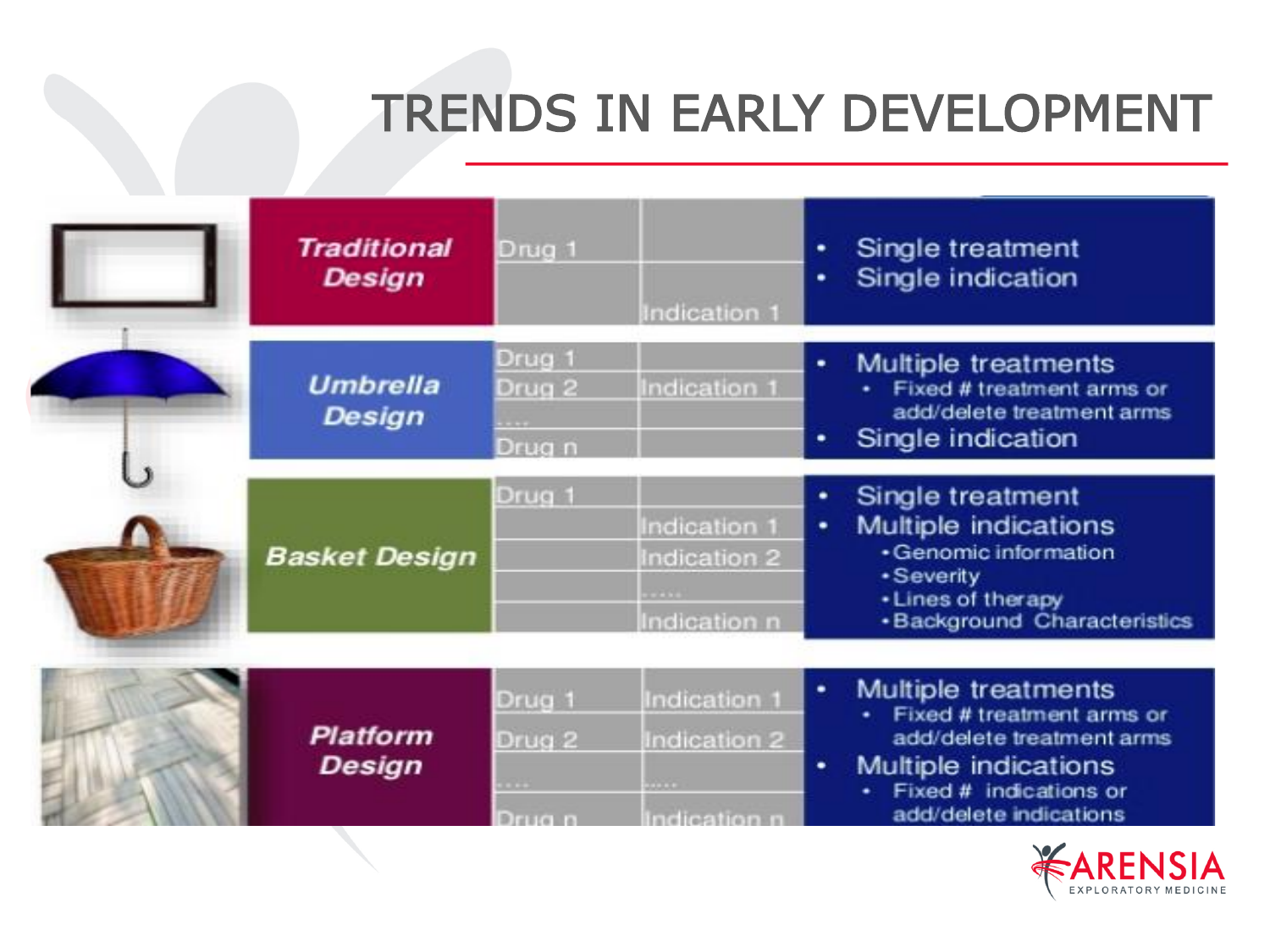## BASKET TRIAL DESIGN



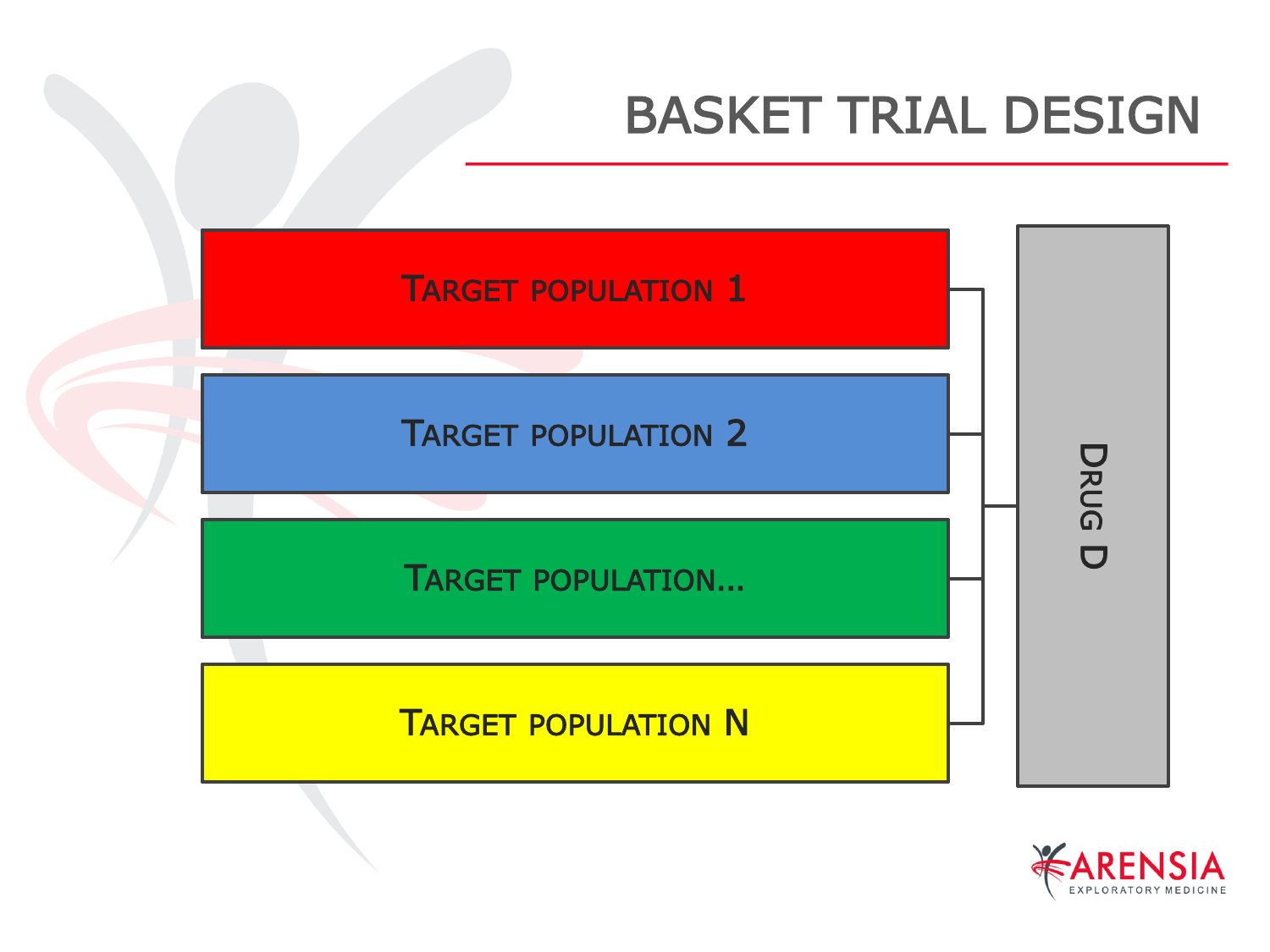# BASKET TRIAL DESIGN: WHY?

➢ MANY MOLECULAR SUBTYPES OF PATHOLOGY DISCOVERED  $\rightarrow$  NARROW "NICHE" INDICATIONS WITH UNIQUE TARGETS

- ➢ ENROLLMENT IS A CHALLENGE IN ORPHAN/NICHE INDICATIONS → LACK OF POSSIBILITY TO ENROLL ENOUGH SUBJECTS WITH SPECIFIC DISEASE SUBTYPE
- ➢ "ONE INDICATION AT A TIME" NOT FEASIBLE AND NOT **EFFECTIVE**
- ➢ ORIGINAL BASKET TRIAL DESIGN: IMATINIB B2225

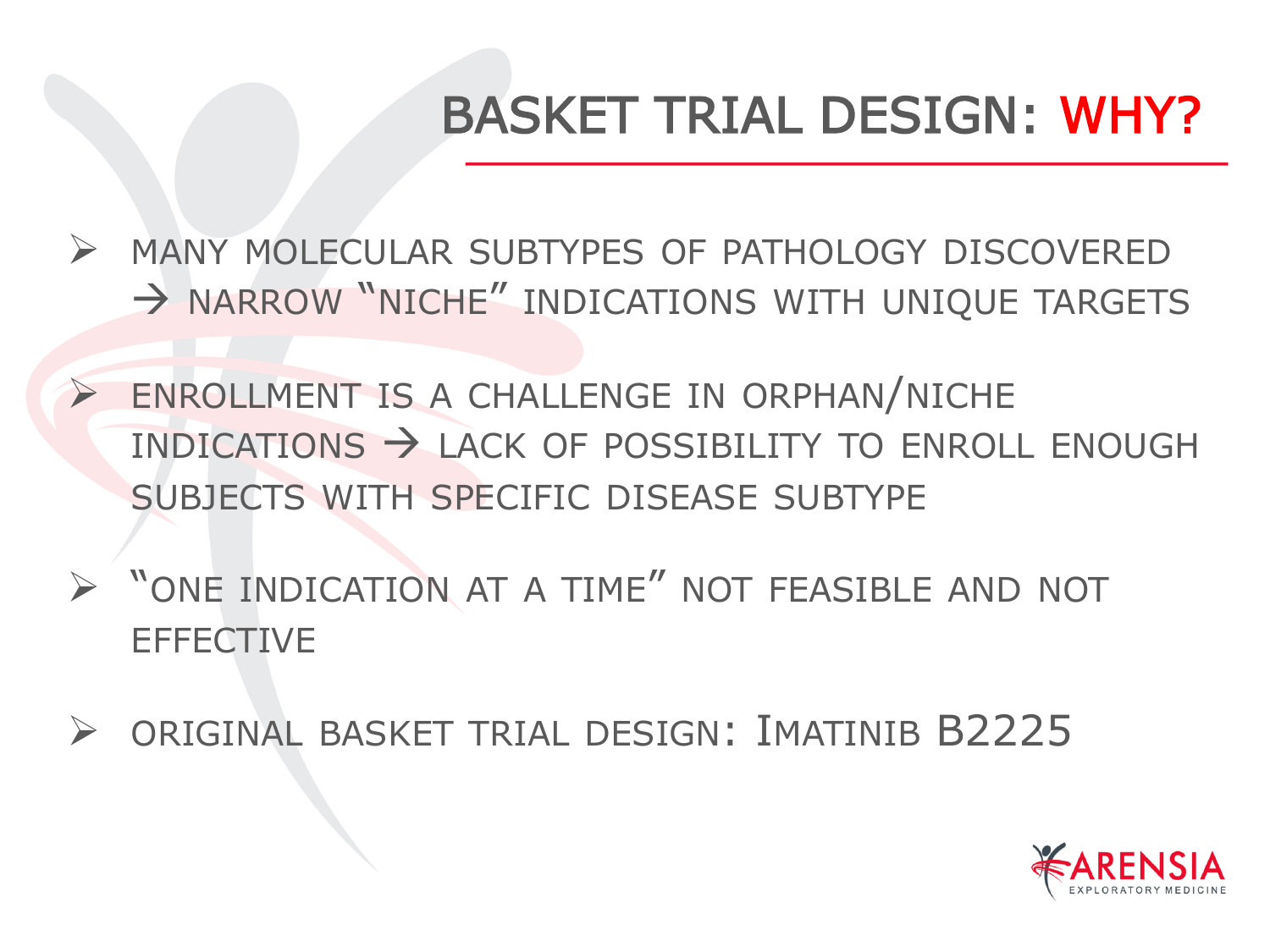# BASKET TRIAL DESIGN: HOW?

- ➢ TARGETED THERAPY PAIRED WITH A TARGETABLE MUTATION, IRRESPECTIVE OF CANCER DIAGNOSIS
- ➢ CONDITIONS WITH SAME PREDICTIVE BIOMARKERS ARE **SELECTED**
- ➢ MULTIPLE TUMOR TYPES WITH ONE DRUG AND PREDICTIVE BIOMARKER
- ➢ USES POOLED POPULATION FOR INITIAL ANALYSIS

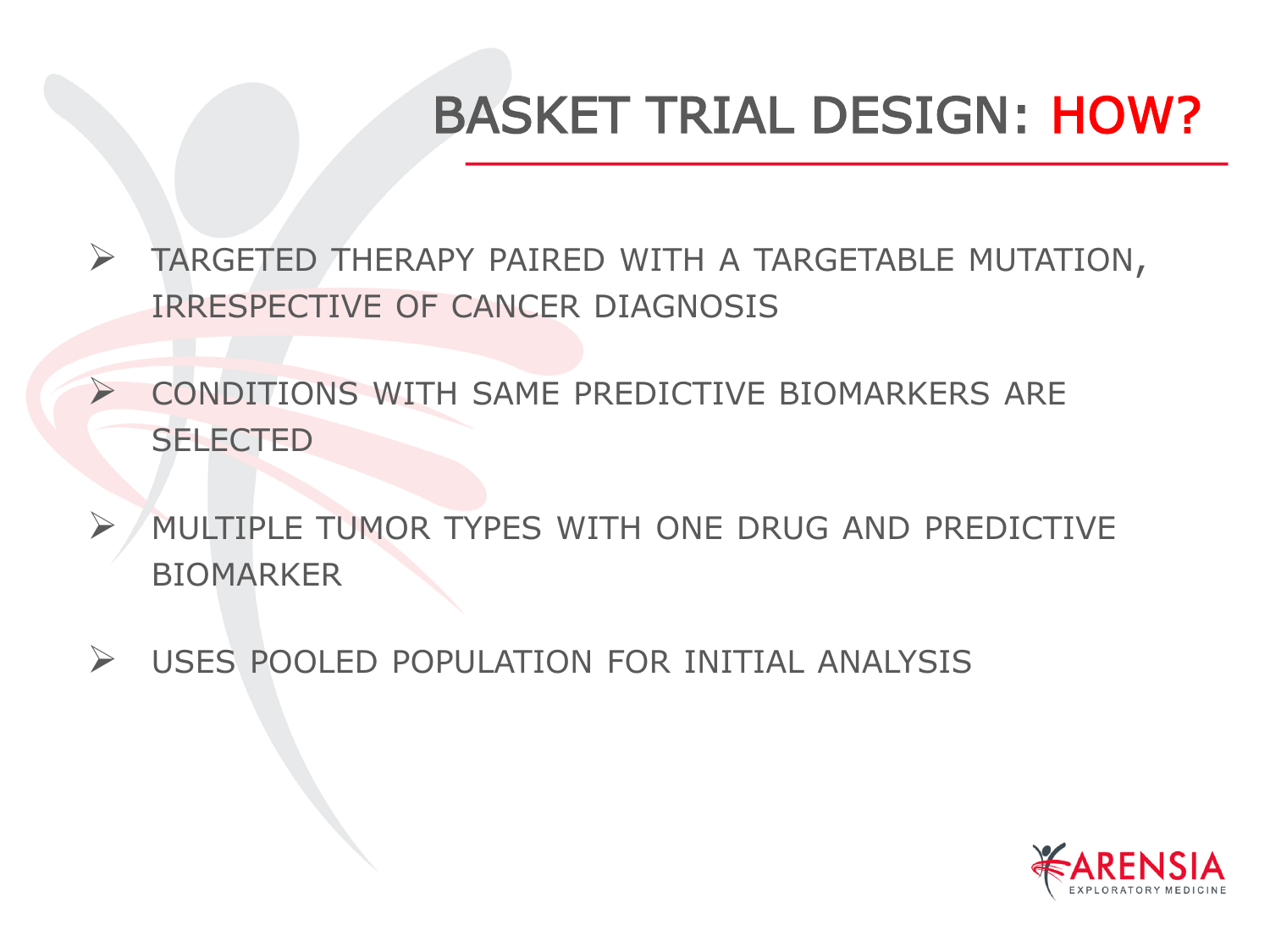## BASKET TRIAL DESIGN: BENEFITS

- ➢ INCREASED AND EARLIER PATIENT ACCESS TO TARGETED THERAPIES FOR SMALL SUBGROUPS
	- ➢ HYPOTHESIS-DRIVEN MECHANISM OF COMBINING PRECISION MEDICINE WITH CLINICAL TRIAL DESIGN
- ➢ VALIDATION OF CLINICAL TARGET
- ➢ COST-EFFECTIVE METHODS FOR SPONSORS TO DEVELOP TARGETED AGENTS IN SMALL SUBGROUPS
- ➢ DATASETS FOR HEALTH AUTHORITIES TO ASSESS BENEFIT-RISK IN THESE SMALL PATIENT GROUPS

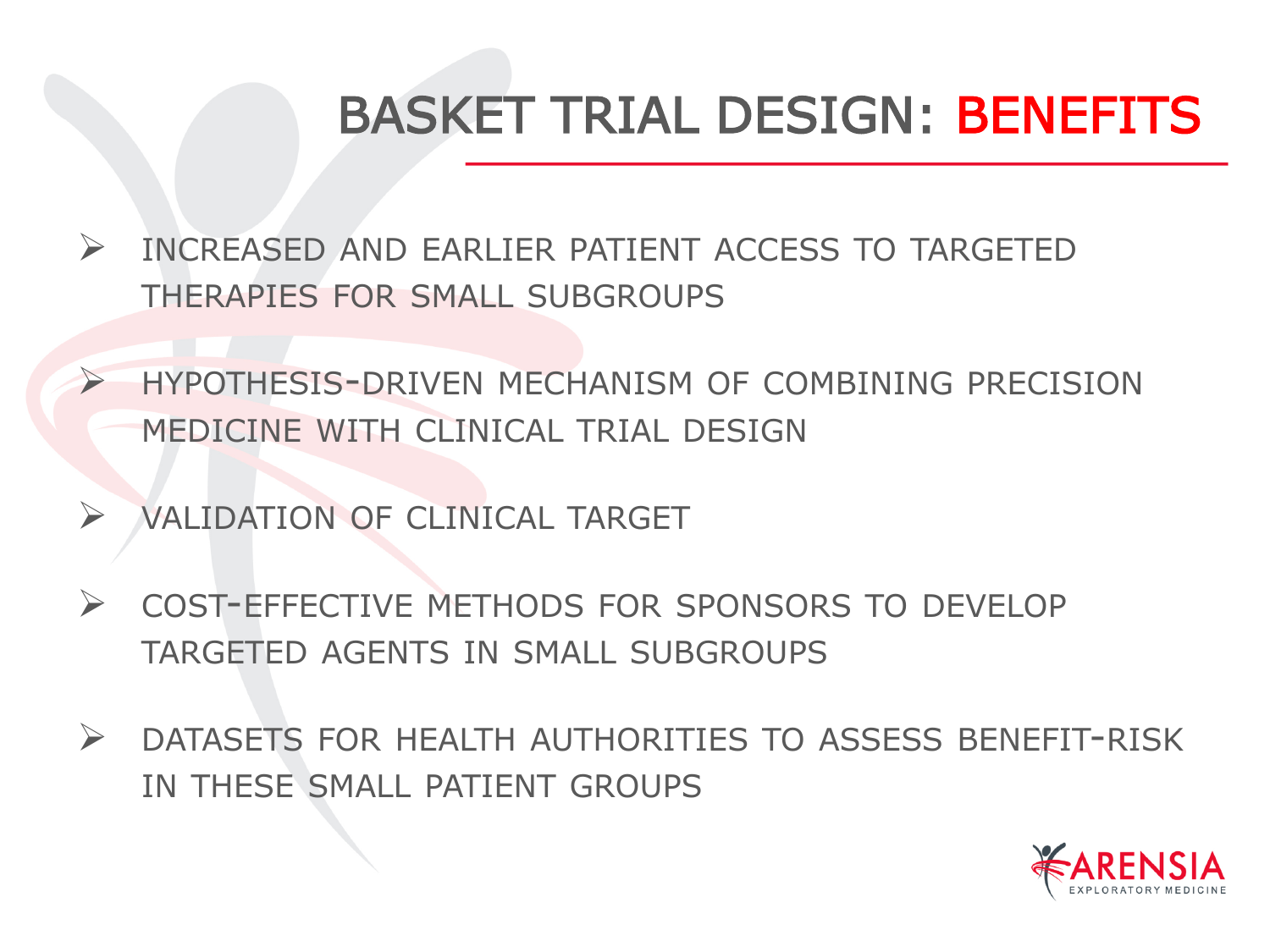## UMBRELLA TRIAL DESIGN



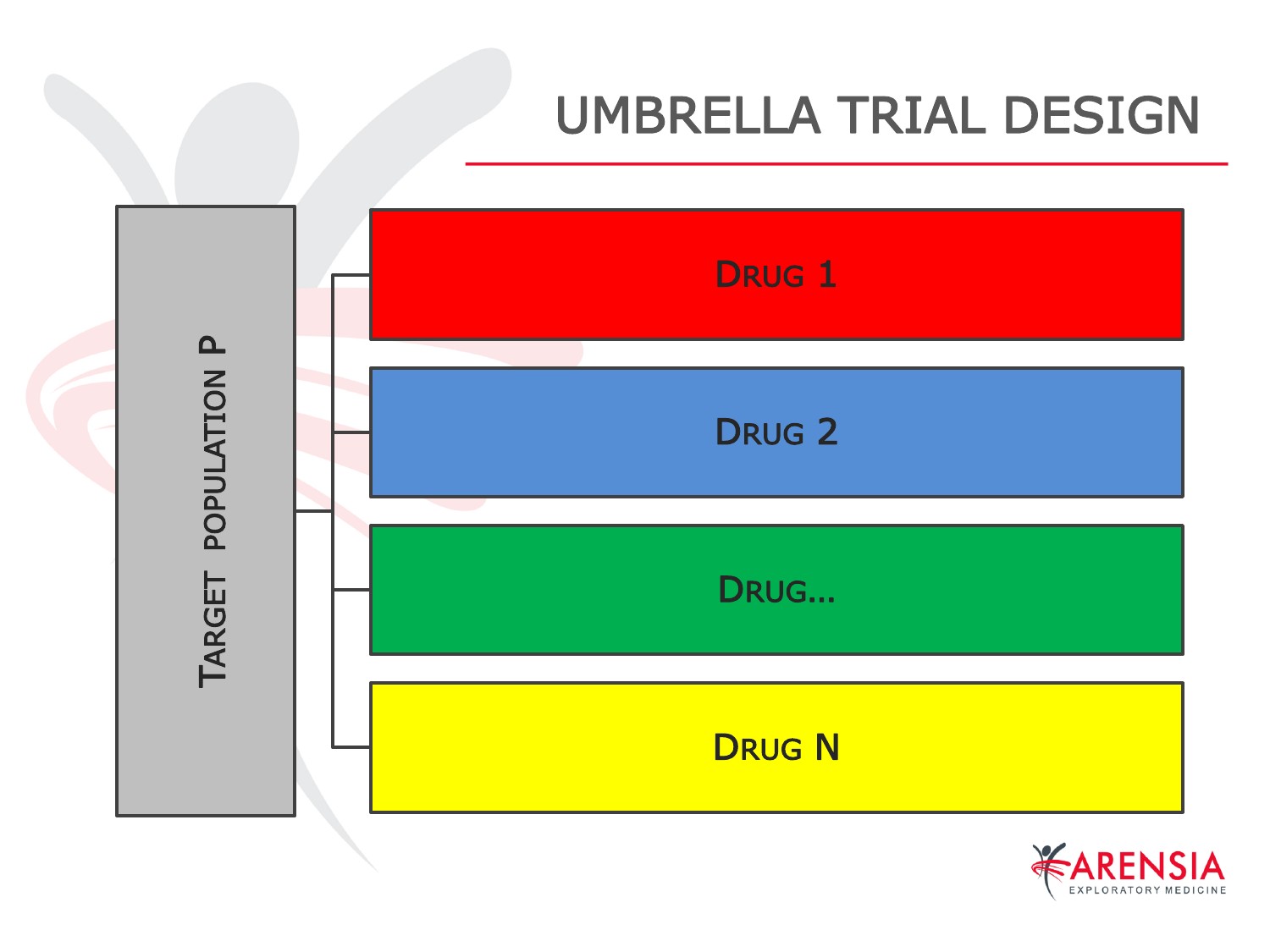## UMBRELLA TRIAL DESIGN: WHY?

➢ TESTS THE IMPACT OF DIFFERENT DRUGS ON DIFFERENT MUTATIONS IN A SINGLE TYPE OF CANCER OR DIFFERENT MEDICINES IN PATIENTS WITH ONE/SIMILAR DISEASE - 'UNDER THE UMBRELLA OF ONE DISEASE'

➢ QUICKER IDENTIFICATION OF PATIENT SUBGROUPS WHO WOULD MOST BENEFIT FROM TESTED MEDICINES

 $\triangleright$  PERSONALIZED APPROACH FOR TRIAL SUBJECTS  $\rightarrow$  BIGGER SUCCESS RATES

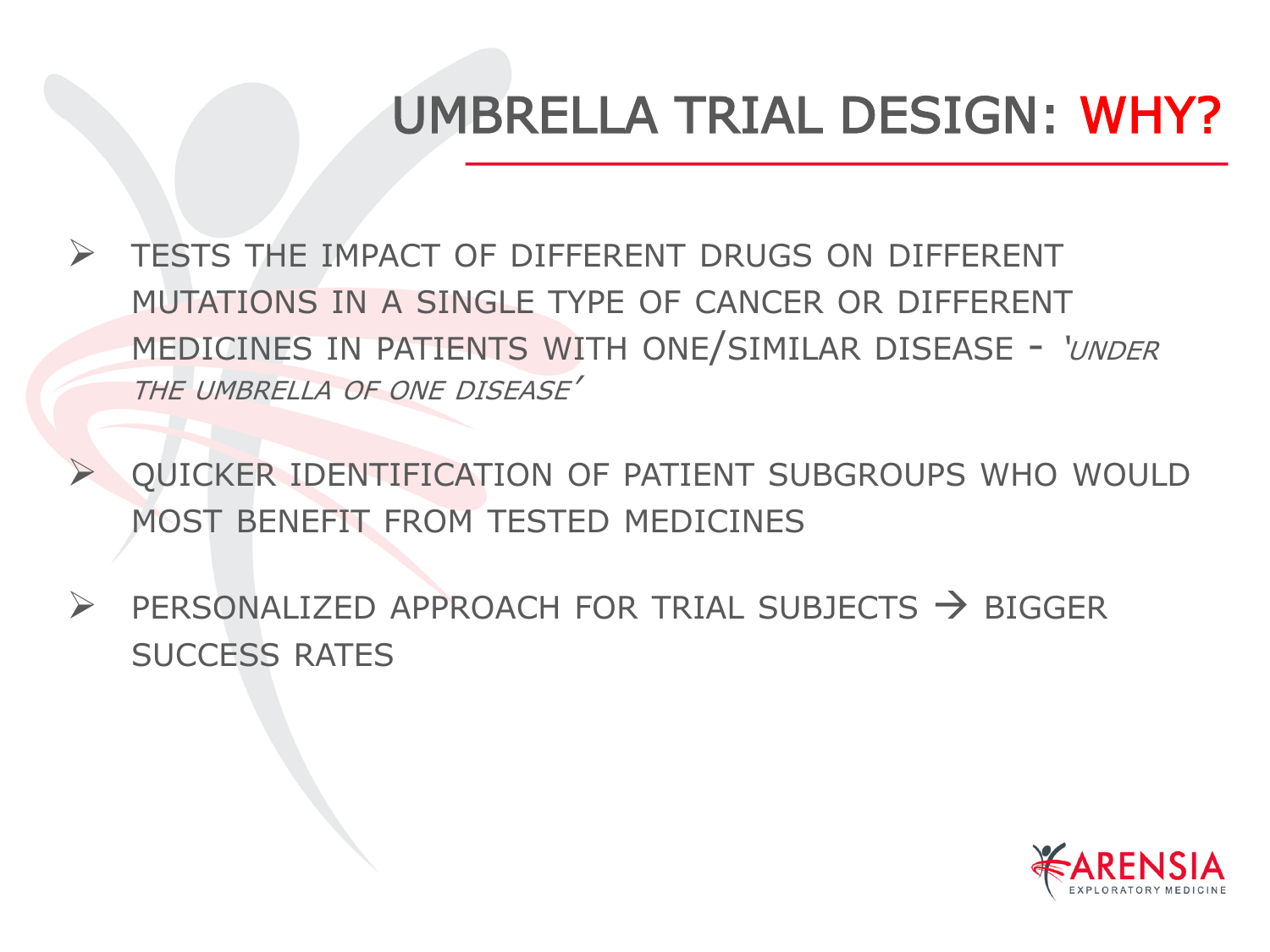## UMBRELLA TRIAL DESIGN: HOW?

- ➢ ONE TUMOR TYPE OR ONE HISTOLOGY TYPE WITH MULTIPLE DRUGS AND PREDICTIVE BIOMARKERS
- ➢ PATIENTS ARE MATCHED TO DRUGS BASED ON PREDICTIVE BIOMARKERS  $\rightarrow$  EXPOSURE IS VERY SELECTIVE AND HIGHLY JUSTIFIED (UNNECESSARY EXPOSURE IS AVOIDED)
- ➢ COOPERATION AMONG MULTIPLE SPONSORS: COMPOUNDS COULD COME FROM DIFFERENT COMPANIES!

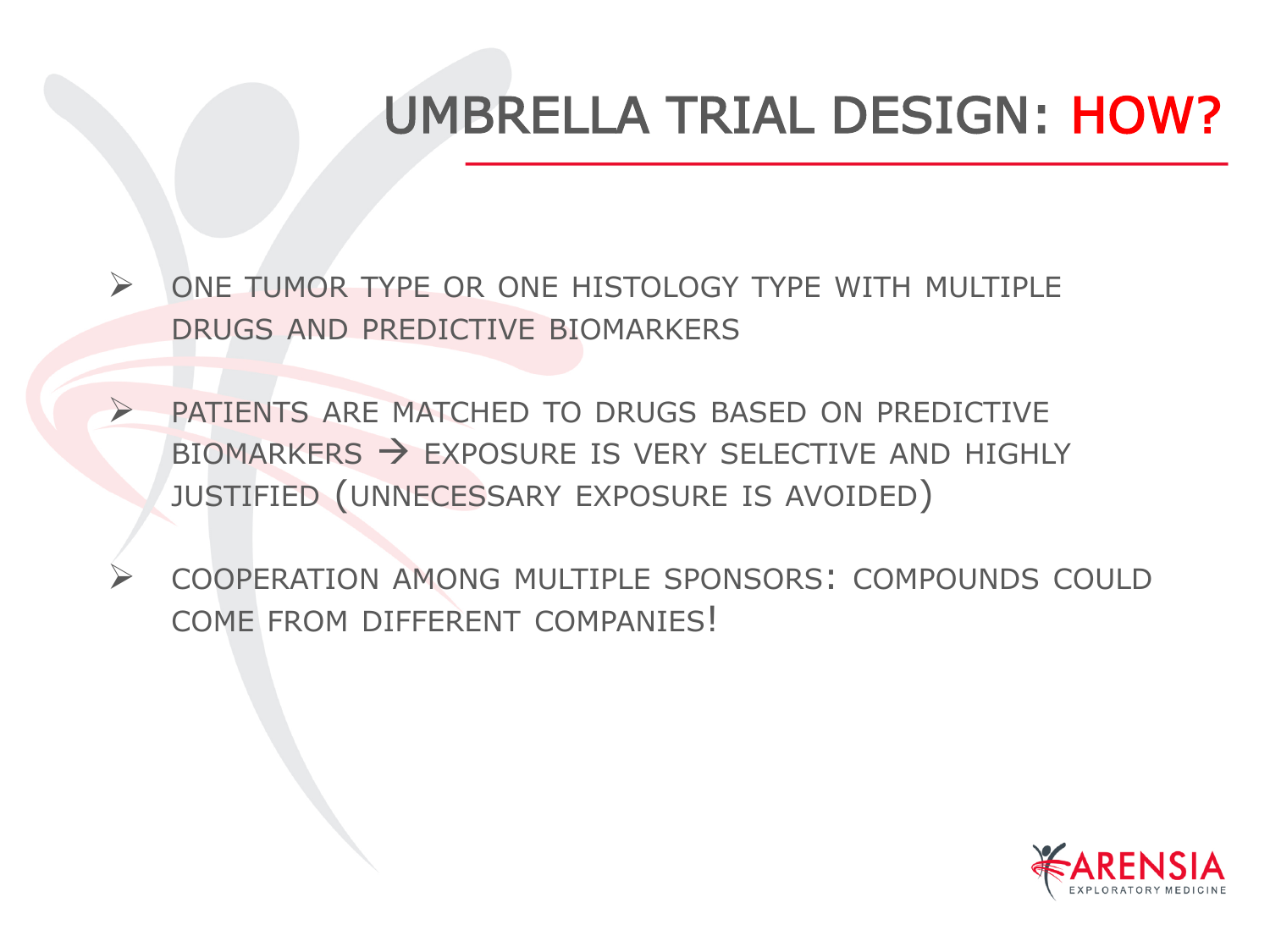## MASTER PROTOCOLS

|               | $\mathsf{A}$  | DRUG DRUG<br>B | <b>DRUG</b> | . | <b>DRUG</b><br>K | . |
|---------------|---------------|----------------|-------------|---|------------------|---|
| TYPE 1        |               |                |             |   |                  |   |
| TYPE 2        |               |                |             |   |                  |   |
|               | <b>BASKET</b> |                |             |   |                  |   |
| <b>TYPE N</b> |               |                |             |   |                  |   |
|               |               |                |             |   |                  |   |

|                   | <b>DRUG</b><br>Δ | DRUG  <br>R | <b>DRUG</b><br>$\overline{C}$ | 0.0.0 | <b>DRUG</b><br>K | . |
|-------------------|------------------|-------------|-------------------------------|-------|------------------|---|
| TYPE 1            |                  |             | <b>UMBRELLA</b>               |       |                  |   |
| TYPE <sub>2</sub> |                  |             |                               |       |                  |   |
|                   |                  |             |                               |       |                  |   |
| <b>TYPE N</b>     |                  |             |                               |       |                  |   |
|                   |                  |             |                               |       |                  |   |



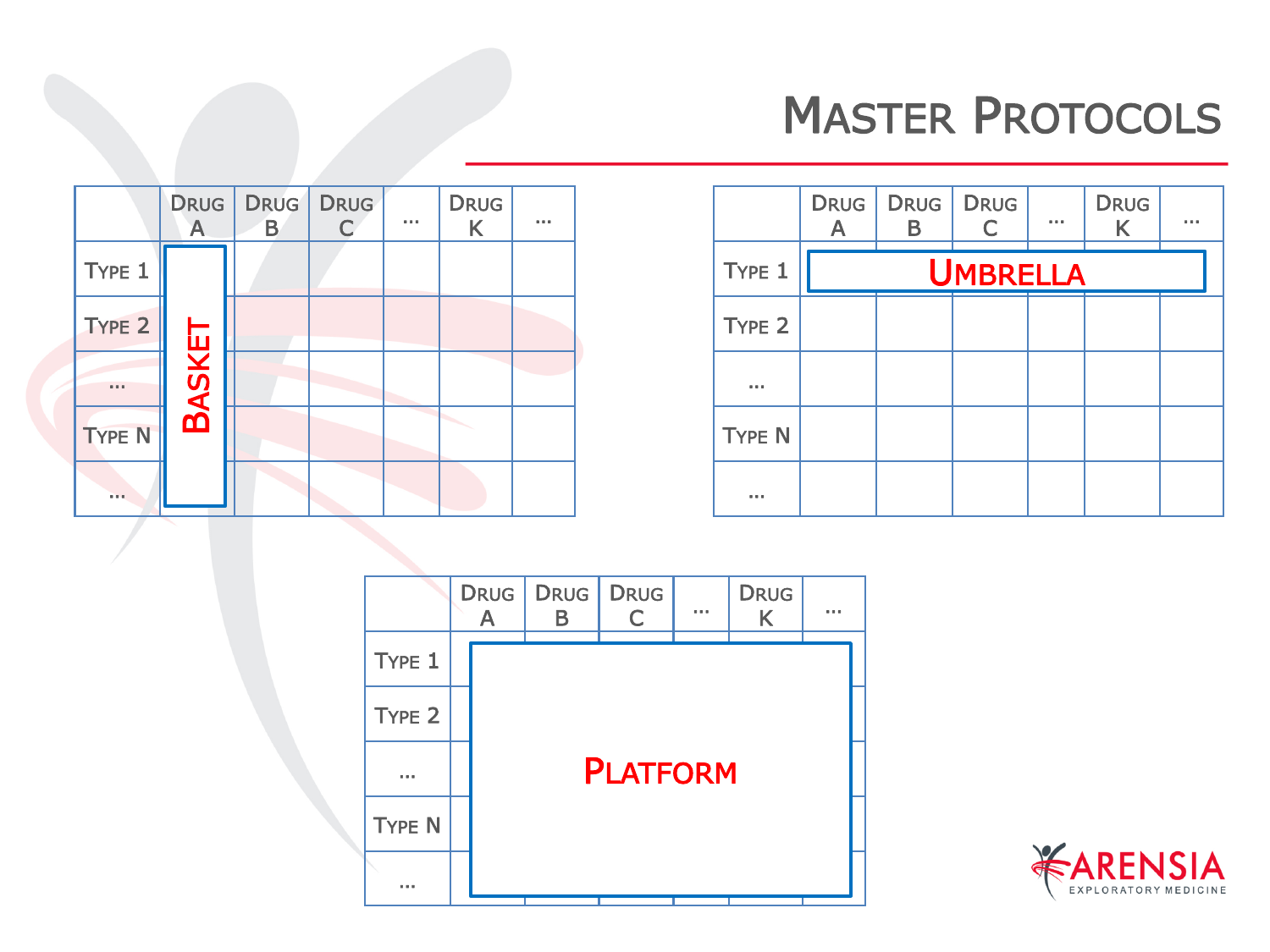# PLATFORM TRIAL DESIGN: DEFINITION

➢ A PLATFORM TRIAL IS A CLINICAL TRIAL WITH A SINGLE MASTER PROTOCOL IN WHICH MULTIPLE TREATMENTS ARE EVALUATED IN PARALLEL

➢ ADAPTIVE PLATFORM DESIGNS OFFER FLEXIBLE FEATURES:

- ➢ DROPPING OR ADDING/REPLACEMENT OF TREATMENTS
- ➢ DECLARING ONE OR MORE TREATMENTS AS SUPERIOR

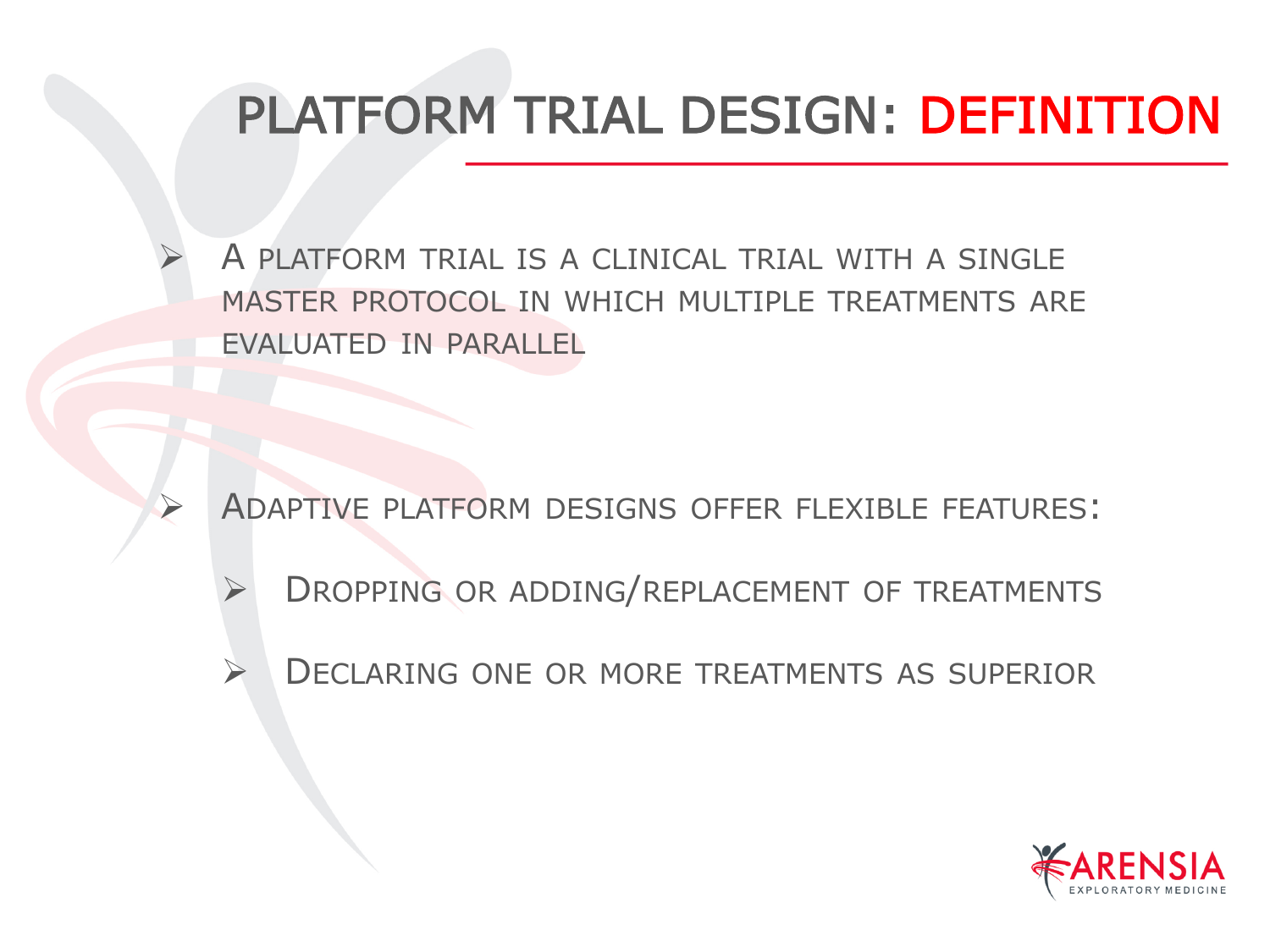## PLATFORM TRIAL DESIGN: WHY

FIND BENEFICIAL TREATMENTS WITH FEWER PATIENTS, FEWER PATIENT FAILURES, LESS TIME, AND WITH GREATER PROBABILITY OF SUCCESS THAN A TRADITIONAL TWO-ARM **STRATEGY** 

OBJECTIVE IS GO / NO-GO DECISION OF NEW TREATMENT

- ESCALATION TO PHASE 2A TO PHASE 2B IN EARLY DRUG **DEVELOPMENT**
- ➢ CONSOLIDATED INFORMATION ON DISEASE AS WELL AS TREATMENT

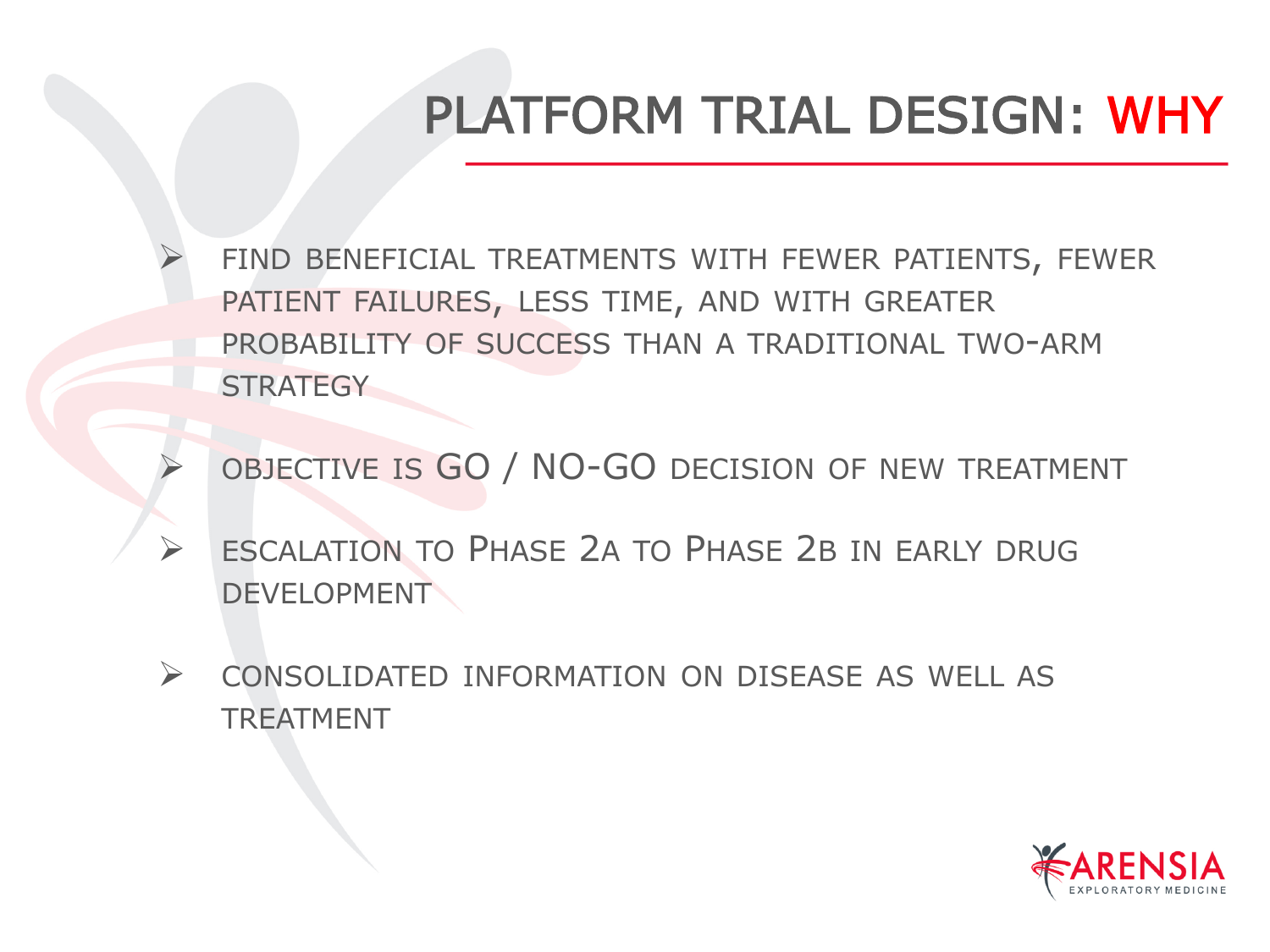#### FDA AND EMA VIEW ON MASTER PROTOCOLS

- $\checkmark$  FDA MODERNIZES CLINICAL TRIAL DESIGNS AND APPROACHES FOR DRUG DEVELOPMENT, PROPOSING NEW GUIDANCE ON THE USE OF ADAPTIVE DESIGNS AND MASTER PROTOCOLS
- ✓ FDA GUIDANCE FOR INDUSTRY (2018): MASTER PROTOCOLS: EFFICIENT CLINICAL TRIAL DESIGN STRATEGIES TO EXPEDITE DEVELOPMENT OF ONCOLOGY DRUGS AND BIOLOGICS
- ✓ NEW EMA GUIDELINE (EMA/CHMP/SWP/28367/07 REV. 1) PROVIDES DETAILED RECOMMENDATIONS ON INTEGRATED PROTOCOLS, ESTABLISHING INTEGRATED PROTOCOLS AS AN EU-WIDE ACCEPTED PROTOCOL DESIGN

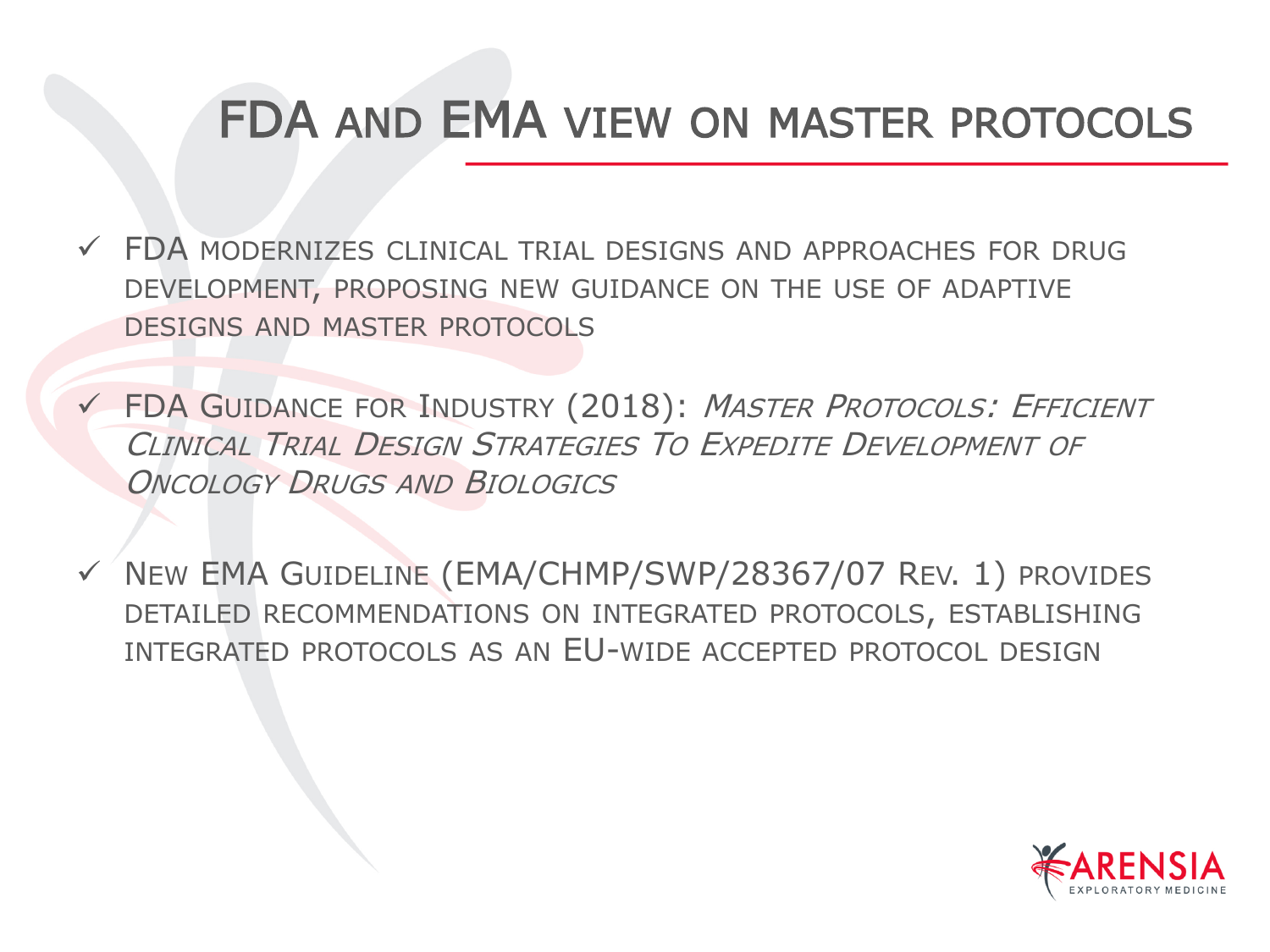#### REGULATORY OVERSIGHT



\*SRB – SAFETY REVIEW BOARD \*\* NEXT COHORT AS PREDEFINED BY PROTOCOL ESCALATION STEPS



\*\*\* TO INCLUDE NEW DOSE LEVEL, PATIENT POPULATION, COMPOUND/COMBINATION, ETC.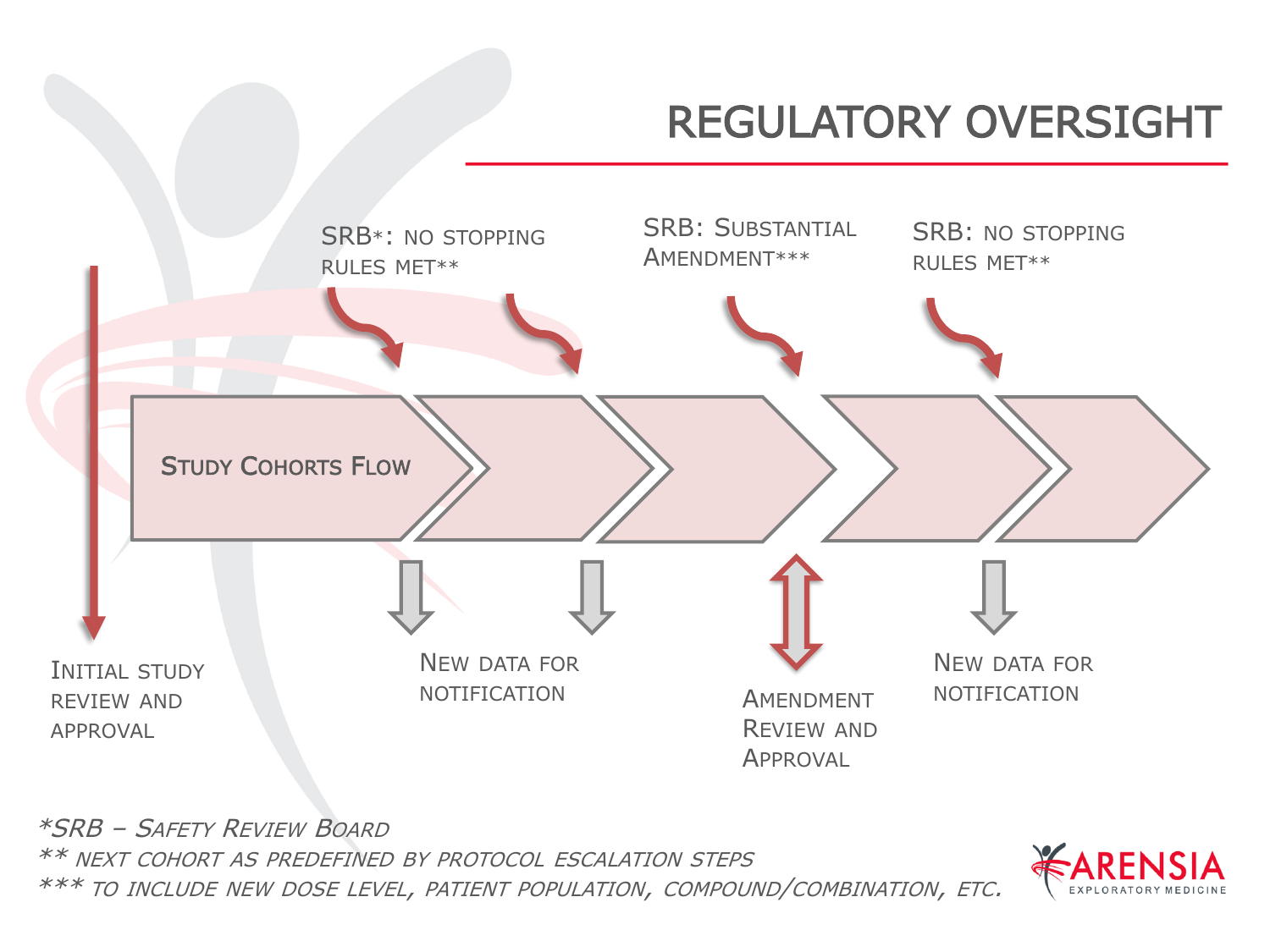## WHO MASTER PROTOCOL FOR SARS-COV-2

- THE WORLD HEALTH ORGANIZATION (WHO) LAUNCHED A MASTER PROTOCOL FOR COMPANIES AND INSTITUTIONS THAT AIM TO TEST THERAPEUTICS AGAINST COVID-19
- THIS TRIAL IS KNOWN UNDER THE NAME **SOLIDARITY**

*"A RANDOMIZED MULTI-CENTER ADAPTIVE CLINICAL TRIAL TO EVALUATE THE EFFICACY AND SAFETY OF INVESTIGATIONAL THERAPEUTIC AGENTS IN COMBINATION WITH STANDARD-OF-CARE FOR THE TREATMENT OF HOSPITALIZED PATIENTS WITH NOVEL CORONAVIRUS DISEASE (COVID-19)."*

- THE DESIGN IS AN ADAPTIVE UMBRELLA MASTER PROTOCOL (SIMILARLY USED FOR EBOLA)
- THE SOLIDARITY TRIAL COMPARES OPTIONS AGAINST STANDARD OF CARE, TO ASSESS THEIR RELATIVE EFFECTIVENESS AGAINST COVID-19



<sup>•</sup> Source:[https://www.who.int/blueprint/priority-diseases/key-action/COVID-19\\_Treatment\\_Trial\\_Design\\_Master\\_Protocol\\_synopsis\\_Final\\_18022020.pdf](https://www.who.int/blueprint/priority-diseases/key-action/COVID-19_Treatment_Trial_Design_Master_Protocol_synopsis_Final_18022020.pdf)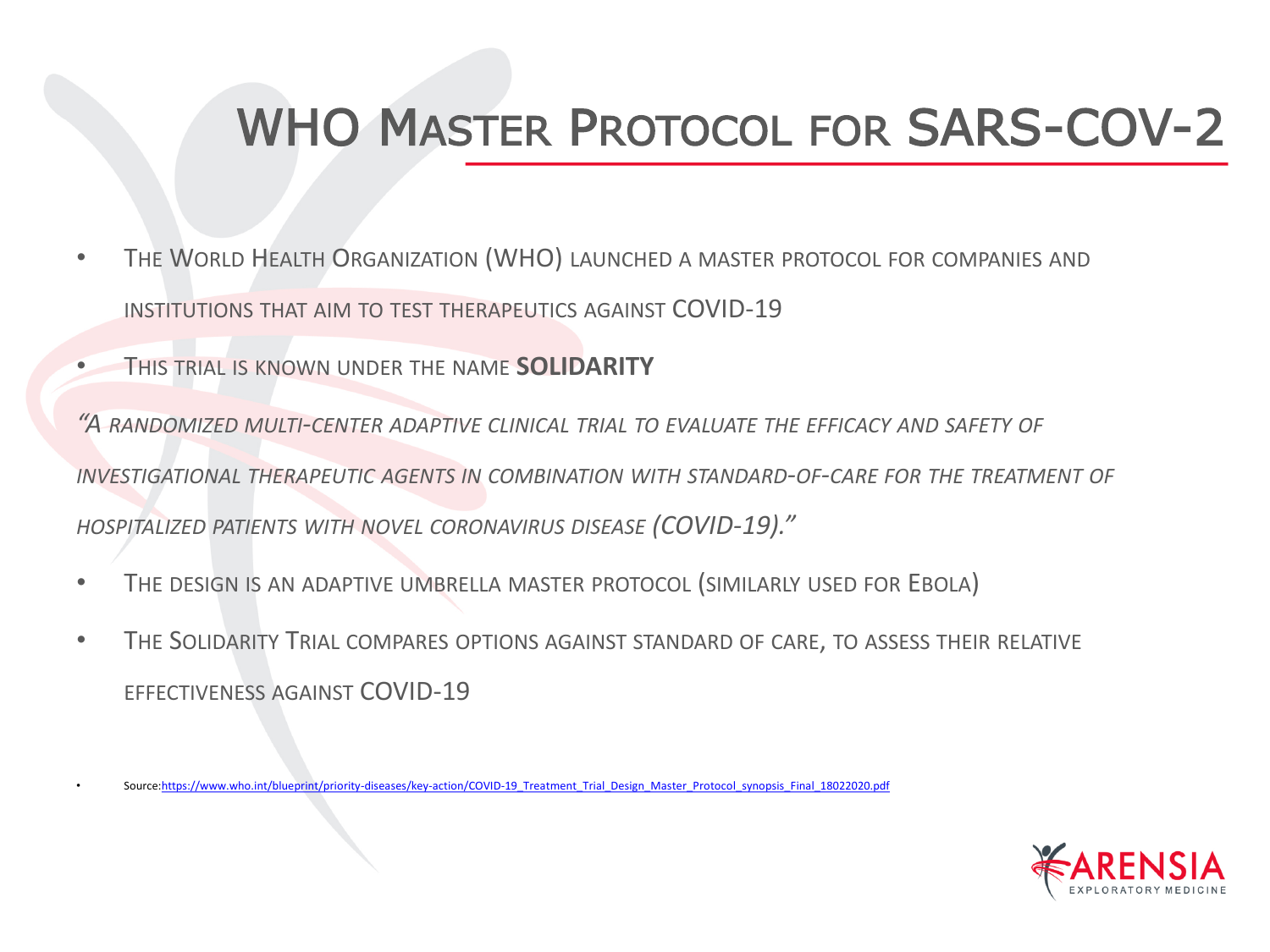## WHO MASTER PROTOCOL FOR SARS-COV-2

- THE SOLIDARITY TRIAL HAS A PILOT STAGE AND A PIVOTAL STAGE. THE PILOT STAGE WILL HAVE ABOUT 50 TO 100 PARTICIPANTS RANDOMIZED TO ONE OF THE VARIOUS INVESTIGATIONAL AGENTS OR STANDARD-OF-CARE AS THE CONTROL. THE WHO WILL USE THE RESULTS FROM THE PILOT PHASE TO INFORM THE DESIGN OF THE PIVOTAL PHASE AND IDENTIFY MARKERS OF DISEASE EVOLUTION AND CLINICAL BENEFITS.
- ONCE THE PIVOTAL PHASE IS STARTED, THE INVESTIGATIONAL AGENTS WOULD BE TESTED "UNTIL THERE IS AVAILABLE EVIDENCE THAT THEY HAVE A FAVORABLE BENEFIT-RISK PROFILE OR UNTIL FUTILITY IS ESTABLISHED; ACCORDING TO A PRIOR ESTABLISHED CLINICAL AND STATISTICAL CRITERIA."

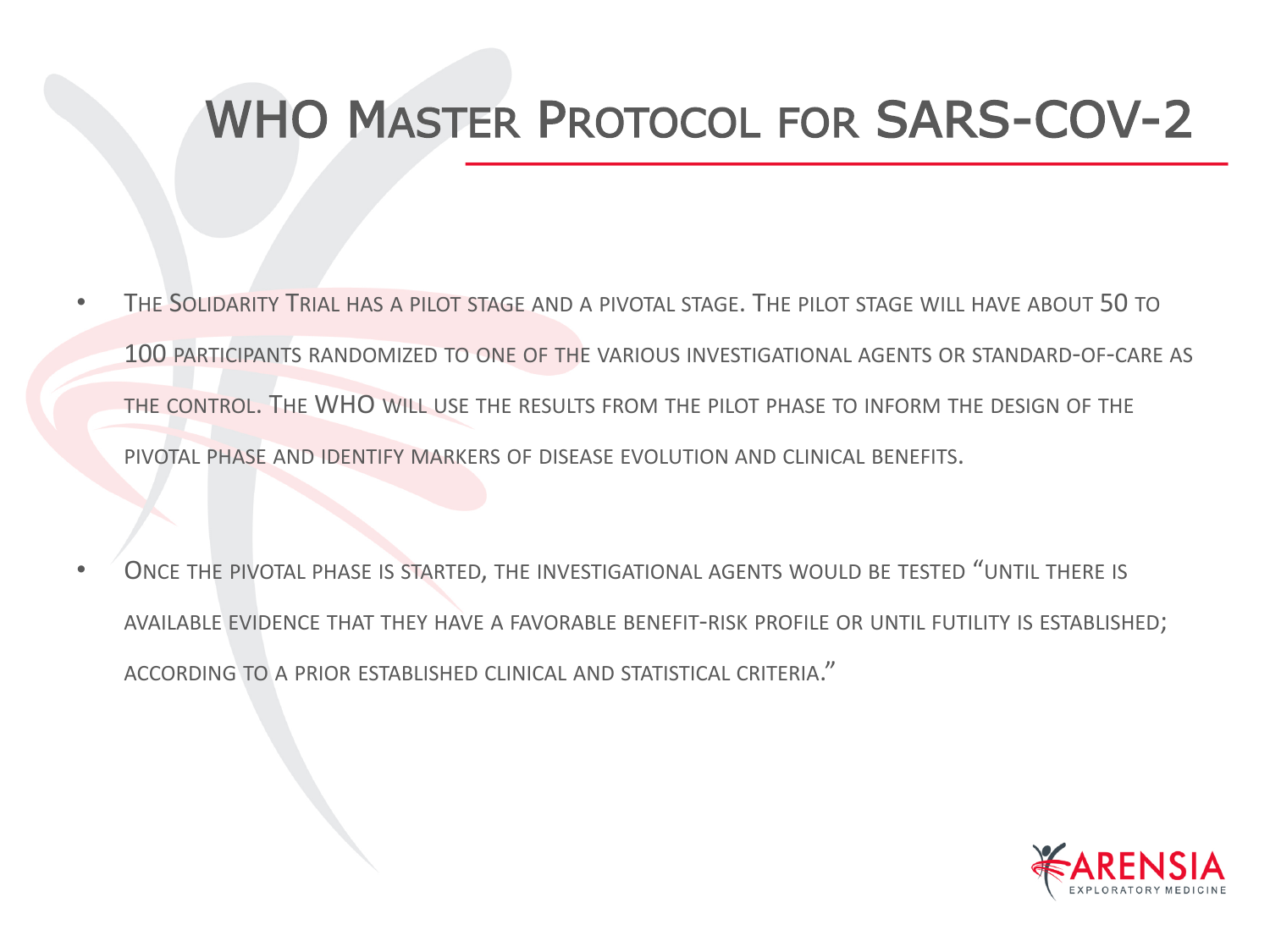## WHO MASTER PROTOCOL FOR SARS-COV-2

#### **RATIONALE**

THE PRESSURE COVID-19 PUTS ON HEALTH SYSTEMS MEANS THAT WHO CONSIDERED THE NEED FOR SPEED AND SCALE IN THE TRIAL. WHILE RANDOMIZED CLINICAL TRIALS NORMALLY TAKE YEARS TO DESIGN AND CONDUCT, THE SOLIDARITY TRIAL WILL REDUCE THE TIME TAKEN BY 80%.

#### **PARTICIPATION IN SOLIDARITY**

AS OF 1 JULY 2020, NEARLY 5500 PATIENTS HAVE BEEN RECRUITED IN 21 COUNTRIES AMONG THE 39 COUNTRIES THAT HAVE APPROVALS TO BEGIN RECRUITING. OVERALL, OVER 100 COUNTRIES IN ALL 6 WHO REGIONS HAVE JOINED OR EXPRESSED AN INTEREST IN JOINING THE TRIAL, AND WHO IS ACTIVELY SUPPORTING THEM WITH:

- ETHICAL AND REGULATORY APPROVALS OF THE WHO CORE PROTOCOL;
- IDENTIFICATION OF HOSPITALS PARTICIPATING IN THE TRIAL;
- TRAINING OF HOSPITAL CLINICIANS ON THE WEB-BASED RANDOMIZATION AND DATA SYSTEM;
- SHIPPING THE TRIAL DRUGS AS REQUESTED BY EACH PARTICIPATING COUNTRY.

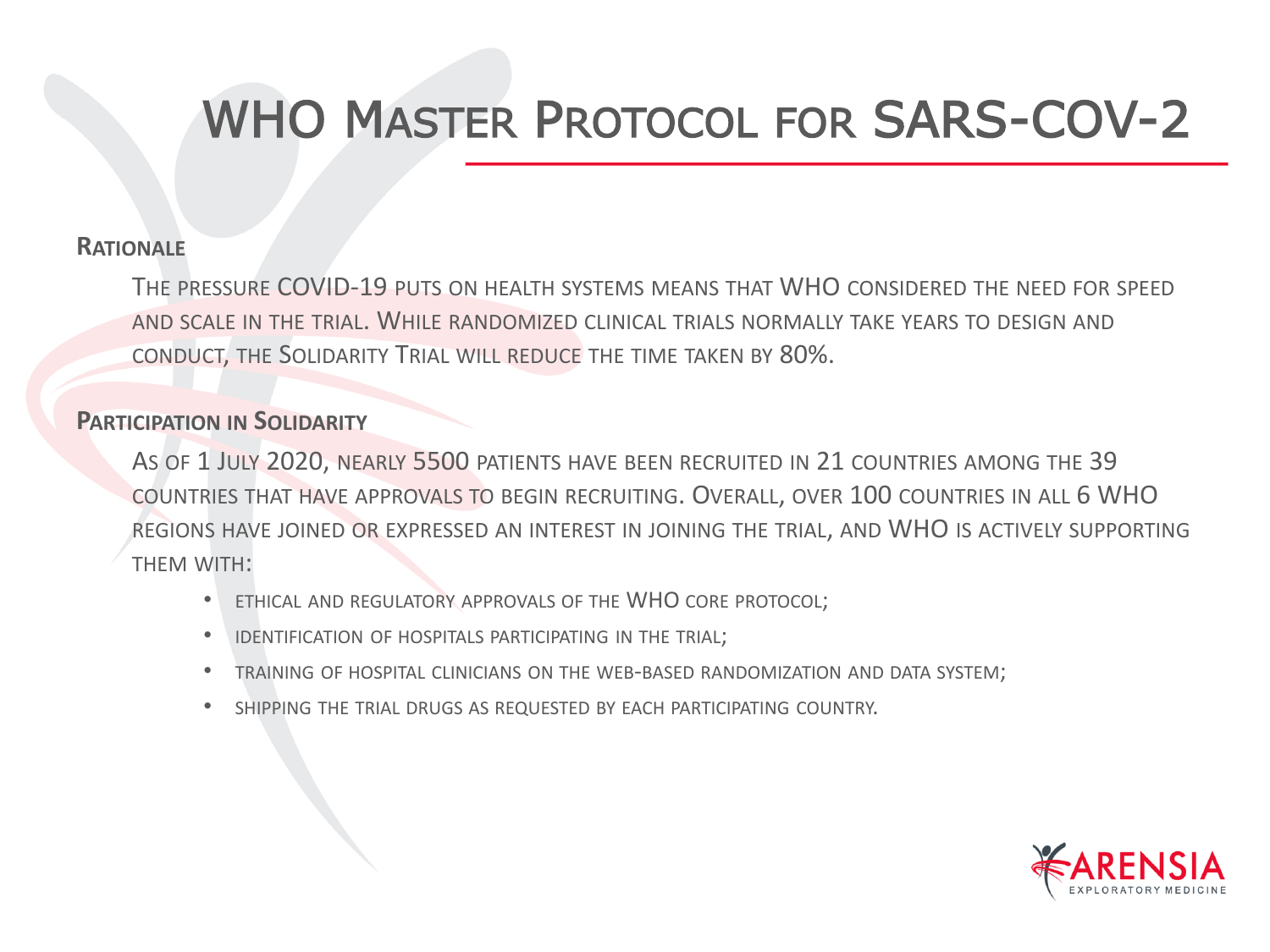### COVID-19 MASTER PROTOCOLS GENERIC DRUGS

#### **COVID-19 Master Protocol Trials**

|                      | <b>RECOVERY</b>                                                                           | <b>ACTT</b>                                                                 | <b>SOLIDARITY</b>                                                                                                                       | <b>REMAP-CAP</b>                                                                                                                          |
|----------------------|-------------------------------------------------------------------------------------------|-----------------------------------------------------------------------------|-----------------------------------------------------------------------------------------------------------------------------------------|-------------------------------------------------------------------------------------------------------------------------------------------|
| Sponsor              | University of Oxford                                                                      | National<br>Institute of<br>Allergy and<br>Infectious<br>Disease<br>(NIAID) | World Health Organization<br>(WHO)                                                                                                      | MJM Bonten, UMC Utrecht                                                                                                                   |
| Arms                 | Lopinavir/ritonavir;<br>Dexamethasone:<br>Hydroxychloroquine;<br>Interferon- <sub>B</sub> | Remdesivir:<br>placebo                                                      | Hydroxychloroquine or<br>chloroquine; Remdesivir;<br>Lopinavir/ritonavir; Interferon-<br>B and lopinavir/ritonavir:<br>Standard of care | Hydroxychloroquine;<br>Hydroxychloroquine plus<br>lopinavir/ritonavir; Interferon-ß;<br>Anakinra (IL-1RA antagonist);<br>Standard of care |
| Trial<br>design      | Randomized<br>adaptive trial                                                              | Randomized.<br>placebo-<br>controlled<br>adaptive trial                     | Randomized adaptive trial                                                                                                               | Randomized adaptive trial                                                                                                                 |
| Primary<br>endpoint  | In-hospital mortality.<br>28 days                                                         | <b>Disease</b><br>severity.<br>measured by<br>8-point scale                 | Disease severity                                                                                                                        | Days alive and outside ICU                                                                                                                |
| Target<br>enrollment | 5000                                                                                      | 400 (Initial)                                                               | Undetermined                                                                                                                            | 6800                                                                                                                                      |
| Location             | U.K.                                                                                      | International                                                               | International                                                                                                                           | International                                                                                                                             |



#### **BIOCENTURY**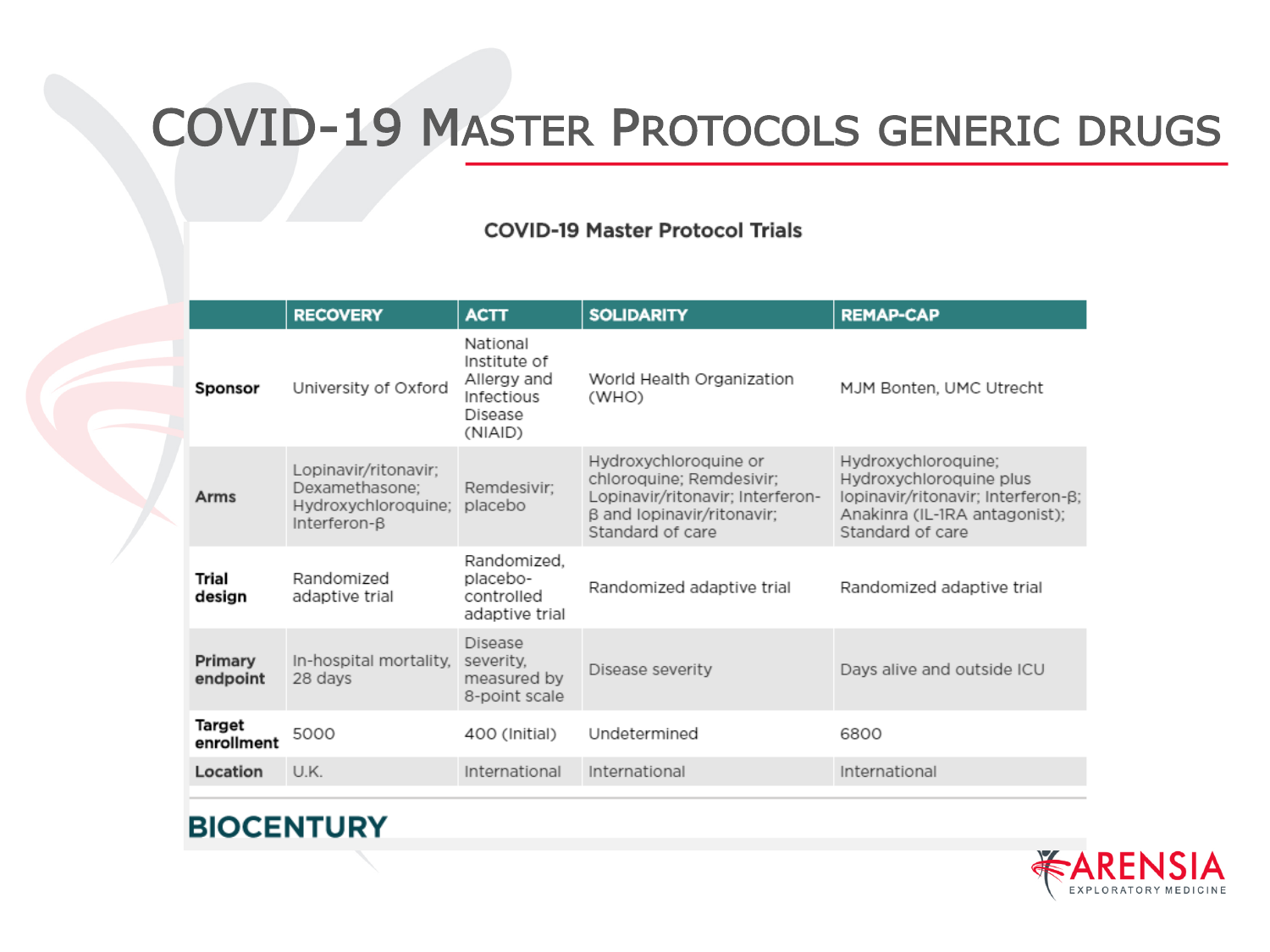## COVID-19 PROTOCOLS REGISTERED

IN PUBLIC REGISTERS FOUND BY 07 OCTOBER 2020

|           | <b>COVID-19 TRIALS IN TOTAL:</b>         | $N = 3711$ |
|-----------|------------------------------------------|------------|
|           | <b>COVID TRIALS ANTIVIRAL:</b>           | $N = 285$  |
|           |                                          |            |
| $\bullet$ | <b>COVID-19 TRIALS ADAPTIVE DESIGNS:</b> | $N = 96$   |

COVID-19 VACCINE TRIALS: N= 228

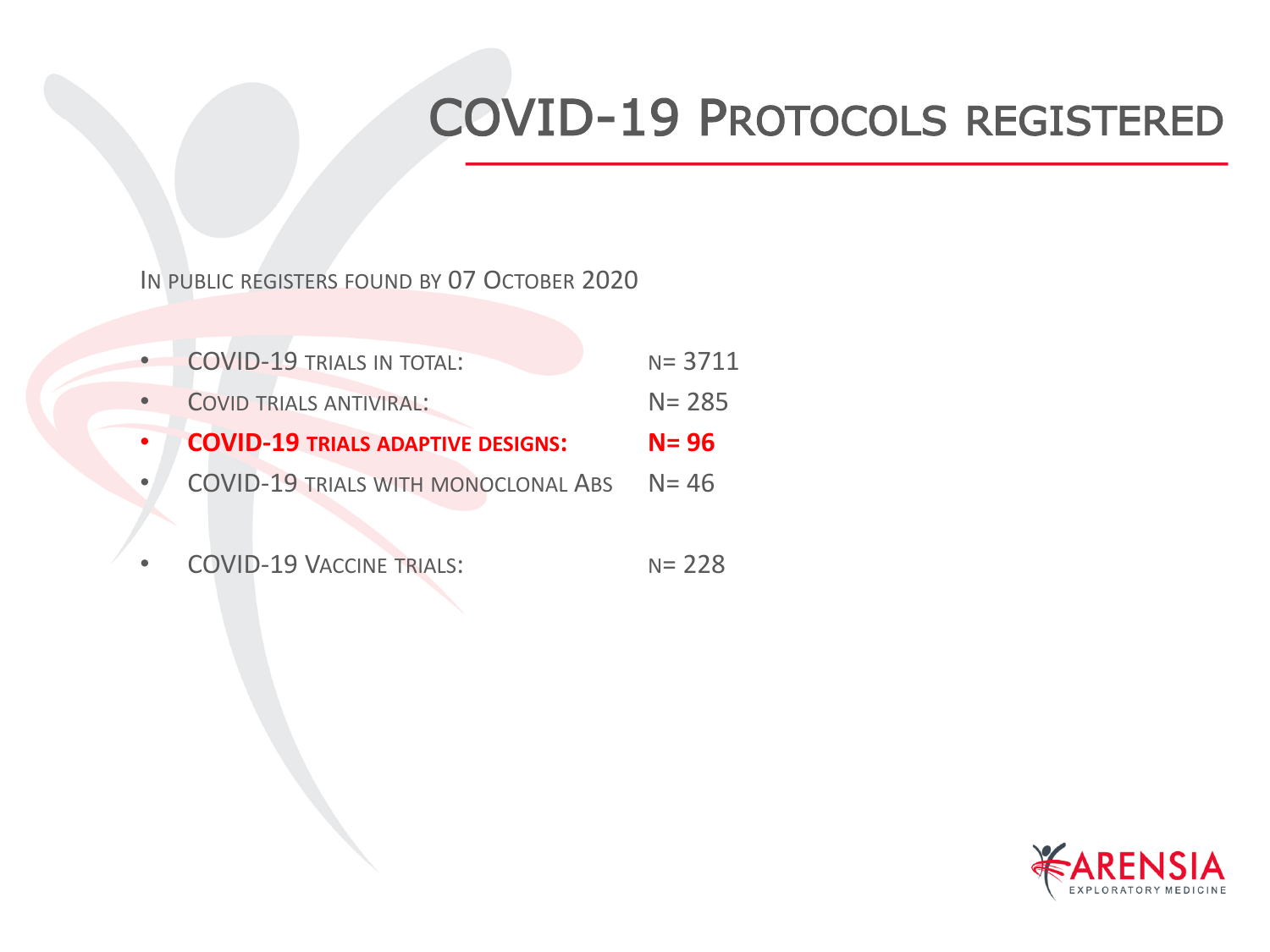## COVID-19 MASTER PROTOCOLS ARENSIA'S EXPERIENCE

- SAFETY, TOLERABILITY, AND EFFICACY OF ANTI-SPIKE (S) SARS-COV-2 MONOCLONAL ANTIBODIES FOR THE TREATMENT OF AMBULATORY ADULT PATIENTS WITH COVID-19 <https://clinicaltrials.gov/ct2/show/NCT04425629?term=REGN10933&draw=2&rank=3>
- SAFETY, TOLERABILITY, AND EFFICACY OF ANTI-SPIKE (S) SARS-COV-2 MONOCLONAL ANTIBODIES FOR HOSPITALIZED ADULT PATIENTS WITH COVID-19

<https://clinicaltrials.gov/ct2/show/NCT04426695?term=REGN10933&draw=2&rank=4>

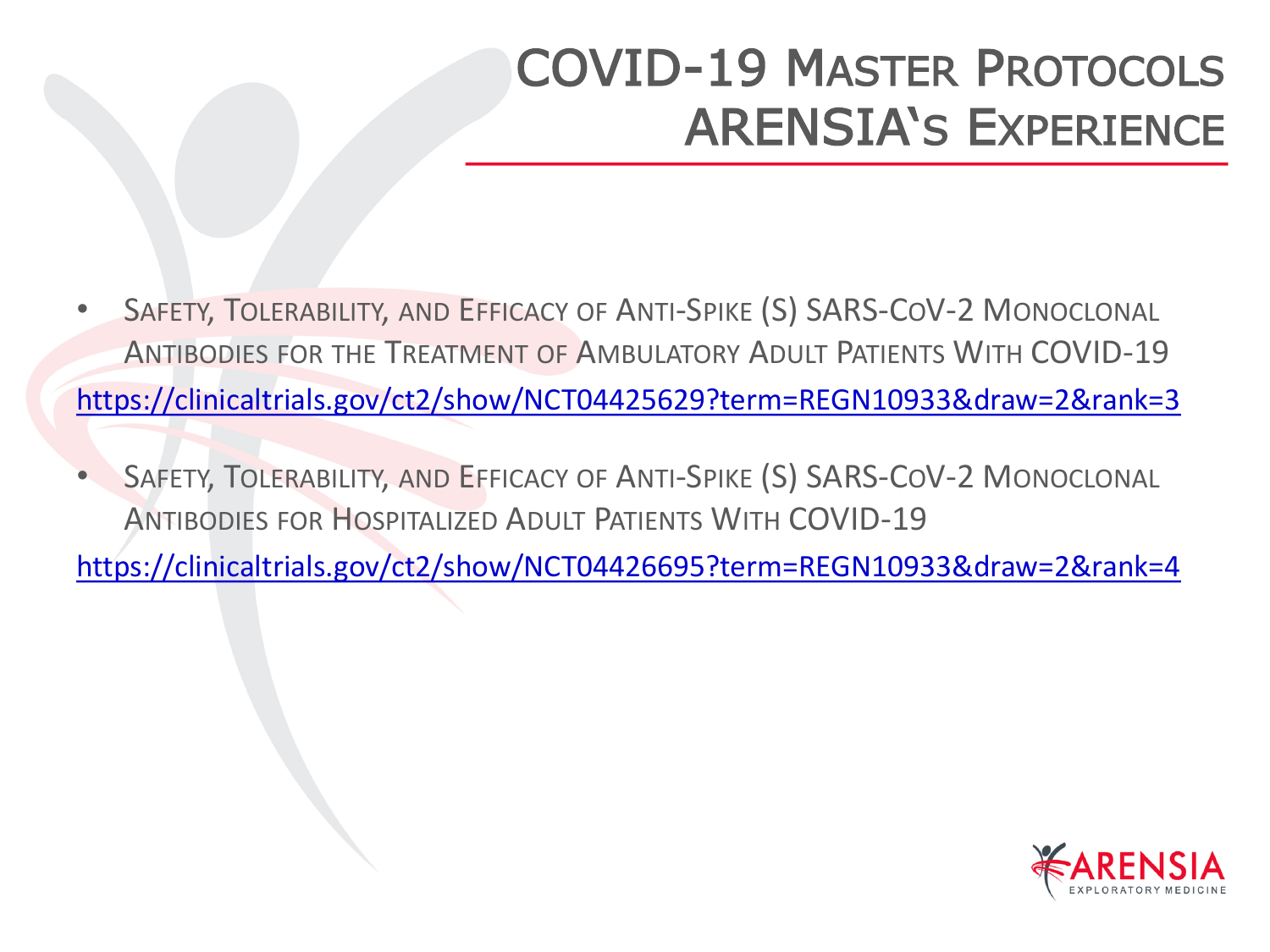#### CONCLUSION AND FUTURE VIEWS

- ADAPTIVE MASTER PROTOCOLS ARE OFFERING THE FASTEST PATH TO INVESTIGATE THE SAFEST AND MOST EFFECTIVE TREATMENTS FOR COVID-19.
- THE SUCCESS OF MASTER PROTOCOLS FIGHTING COVID-19 WILL MAKE THIS DESIGN MORE VALUABLE AND VISIBLE ALSO FOR USE IN STANDARD DRUG DEVELOPMENT IN FUTURE
- THESE LARGE-SCALE TRIALS SIMULTANEOUSLY EVALUATE MULTIPLE TREATMENTS OR PATIENT POPULATIONS UNDER A SINGLE STUDY PROTOCOL AND SET OF ENDPOINTS.
- THE BENEFITS ARE EFFICIENCY, WHICH COMES FROM THE PARALLEL TESTING AND SHARING OF A CONTROL ARM, AND GENERATION OF DATA THAT CAN BE MEANINGFULLY COMPARED ACROSS TREATMENTS
- FOR COVID-19 THERAPIES, THE FOCUS IS ON ADAPTIVE TRIALS, WHICH EVALUATE MULTIPLE TREATMENTS IN A SINGLE POPULATION WITH A SINGLE STANDARD OF CARE CONTROL ARM. AT INTERIM ANALYSIS POINTS, TREATMENT ARMS CAN BE ADDED OR DROPPED, AND THE TRIAL CAN BE DESIGNED TO CONTINUE WITH DIFFERENT TREATMENT ARMS INDEFINITELY.

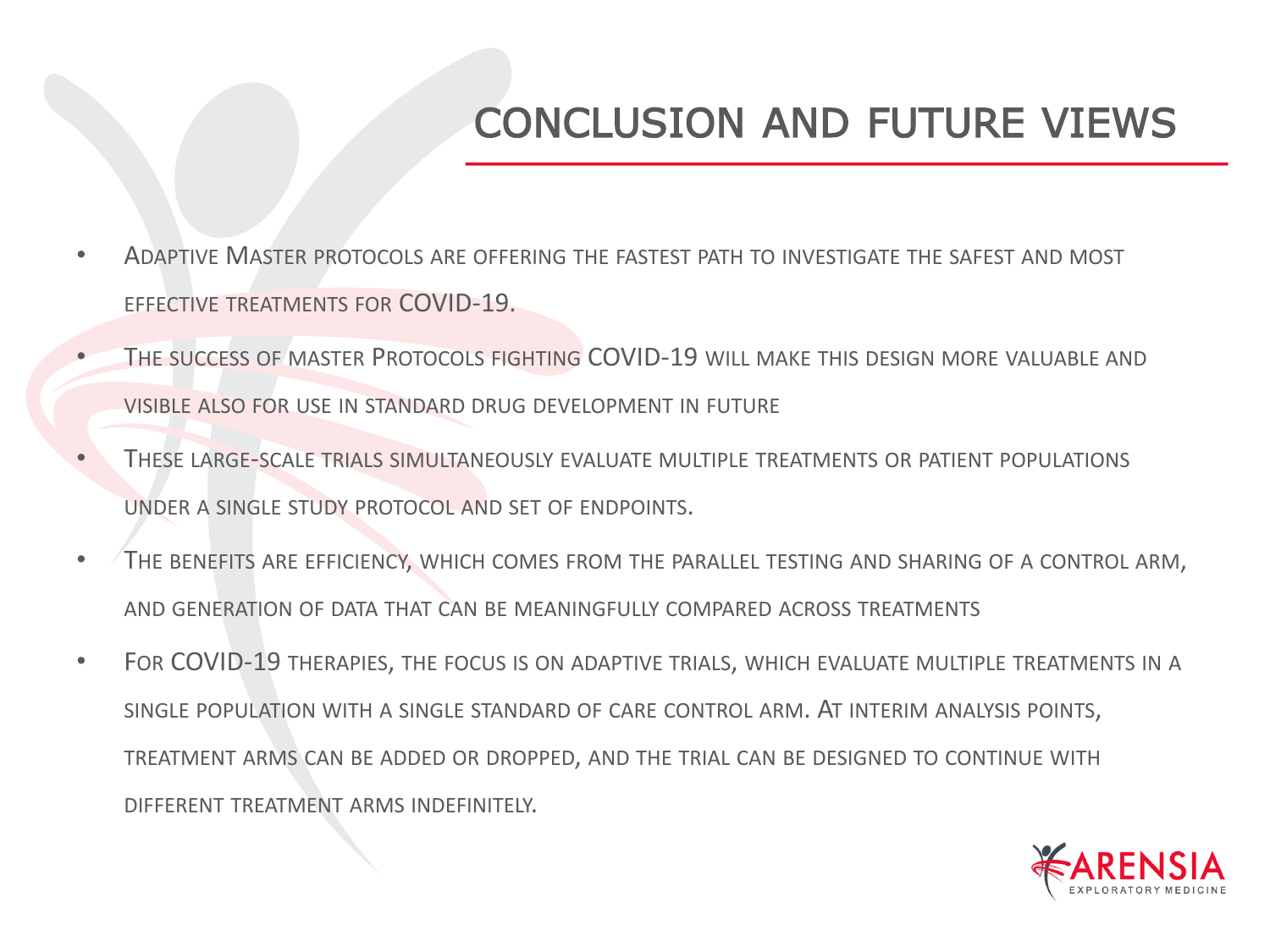#### THANK YOU!

FOR ANY QUESTIONS PLEASE CONTACT:

ANGELA BISCHOFF CELL: +49 152 51920 475

[ANGELA.BISCHOFF@](mailto:gabi.hesselmann@arensia-em.com)ARENSIA-EM.COM

WWW.[ARENSIA](http://www.arensia-em-com/)-EM.COM

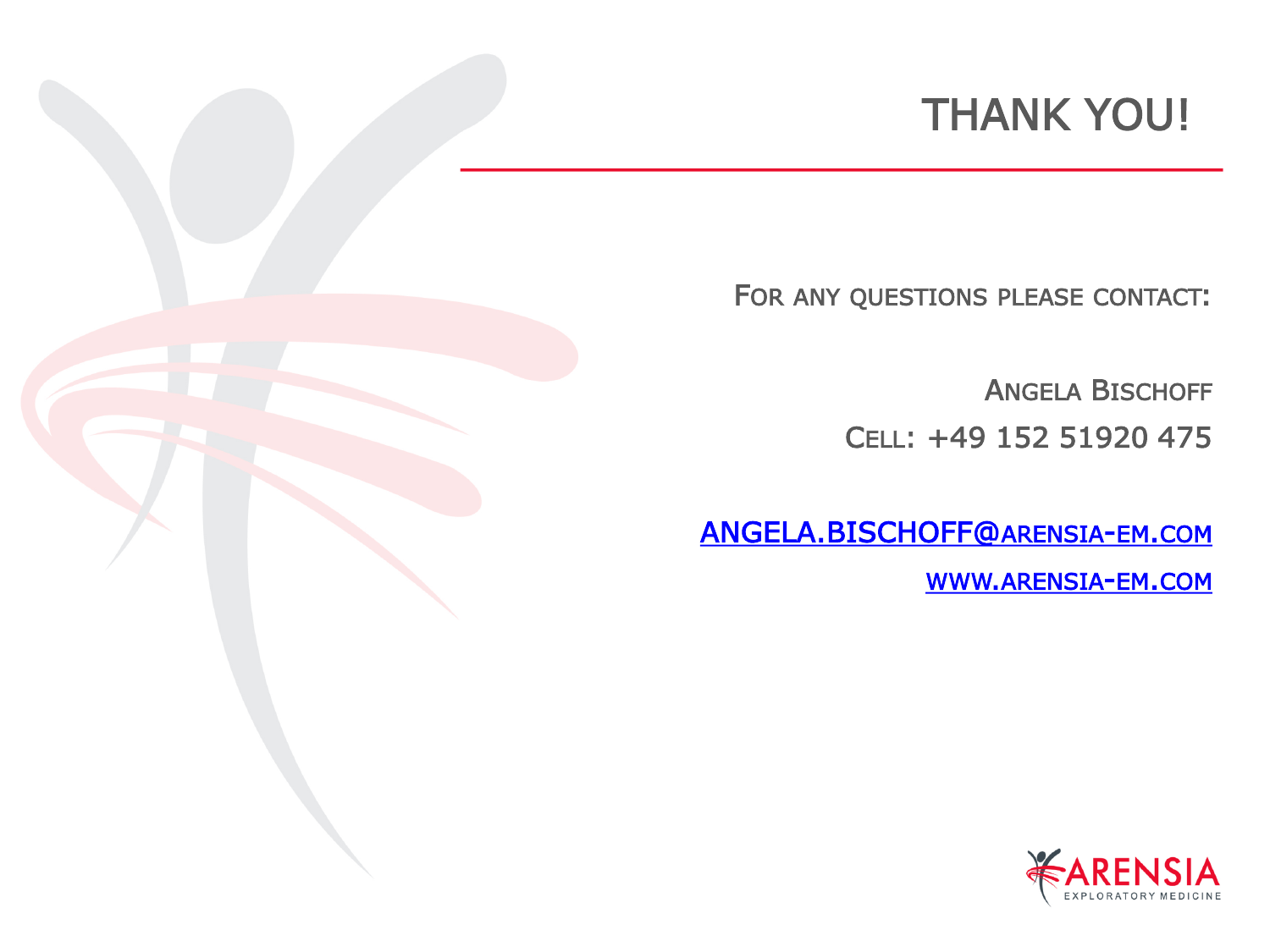## REFERENCES AND EXAMPLES: PLATFORM TRIAL DESIGN

➢ I-SPY 2 (HTTPS://CLINICALTRIALS.GOV/CT2/SHOW[/NCT01042379?](https://clinicaltrials.gov/ct2/show/NCT01042379?term=I-Spy2&rank=1)TERM=I-SPY2&RANK=1)

- ➢ INDICATION: EARLY HIGH RISK BREAST CANCER, 1920 PATIENTS
- ➢ DESIGN: PHASE 2, MULTICENTER, ADAPTIVE, RANDOMISED
- ➢ IMPS: 19 DIFFERENT TREATMENT, EITHER SINGLE OR COMBINED
	- ➢ PEMBROLIZUMAB, TRASTUZUMAB, PERTUZUMAB, NERATINIB
	- ➢ AND MORE…
	- ➢ TUMOR CHARACTERISTICS: MAMMAPRINT HIGH, ANY ER STATUS, ANY HER2 STATUS, OR MAMMAPRINT LOW, ER NEGATIVE (<5%), ANY HER2 STATUS, OR MAMMAPRINT LOW, ER POSITIVE, HER2/NEU POSITIVE

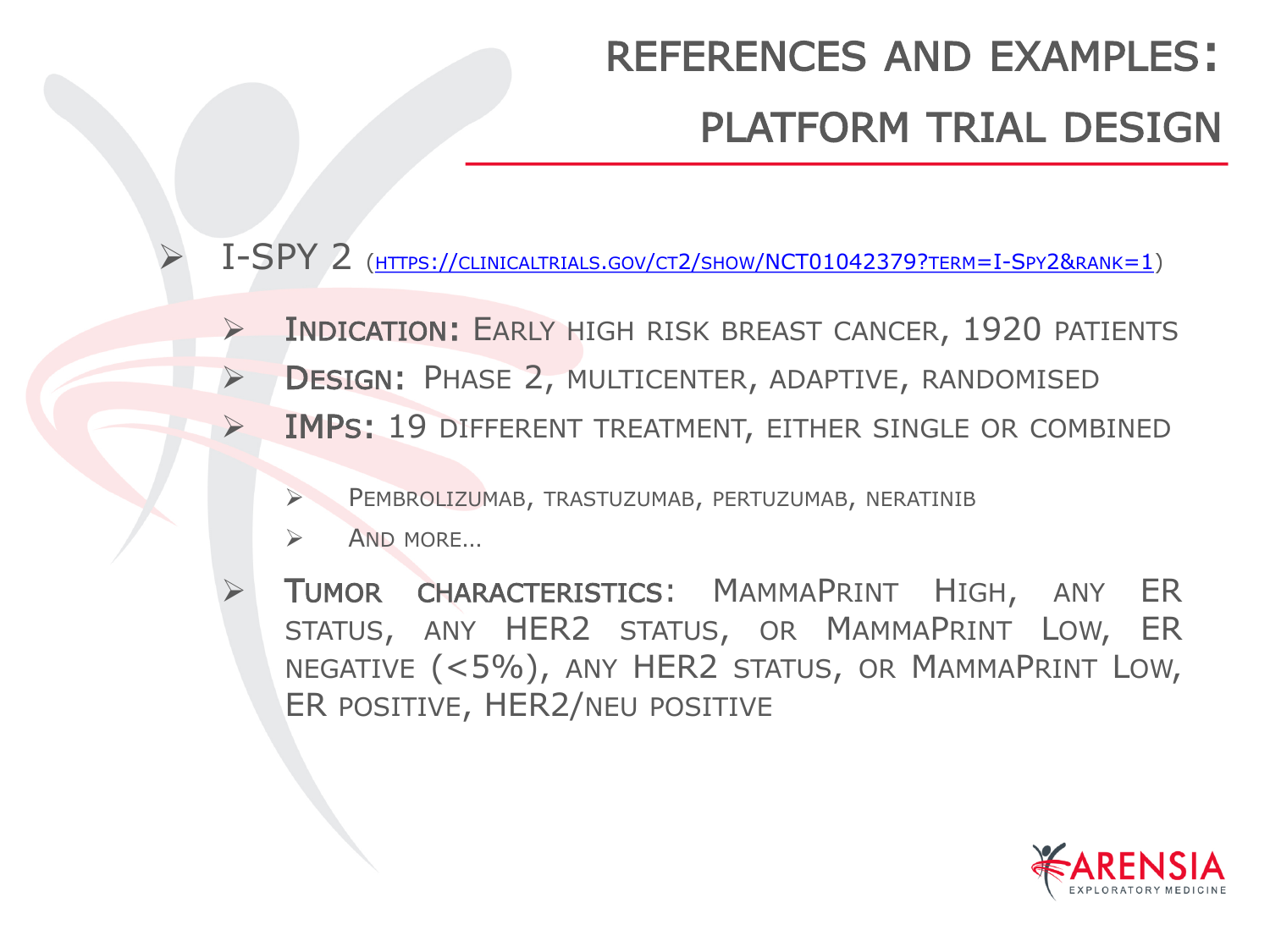## REFERENCES AND EXAMPLES: UMBRELLA TRIAL DESIGN

BATTLE (BIOMARKER-INTEGRATED APPROACHES OF TARGETED THERAPY FOR LUNG CANCER ELIMINATION) TRIAL

- ➢ WINTHER (A STUDY TO SELECT RATIONAL THERAPEUTICS BASED ON THE ANALYSIS OF MATCHED TUMOR AND NORMAL BIOPSIES IN SUBJECTS WITH ADVANCED MALIGNANCIES
	- MATCH (MOLECULAR ANALYSIS FOR THERAPY CHOICE) TRIAL

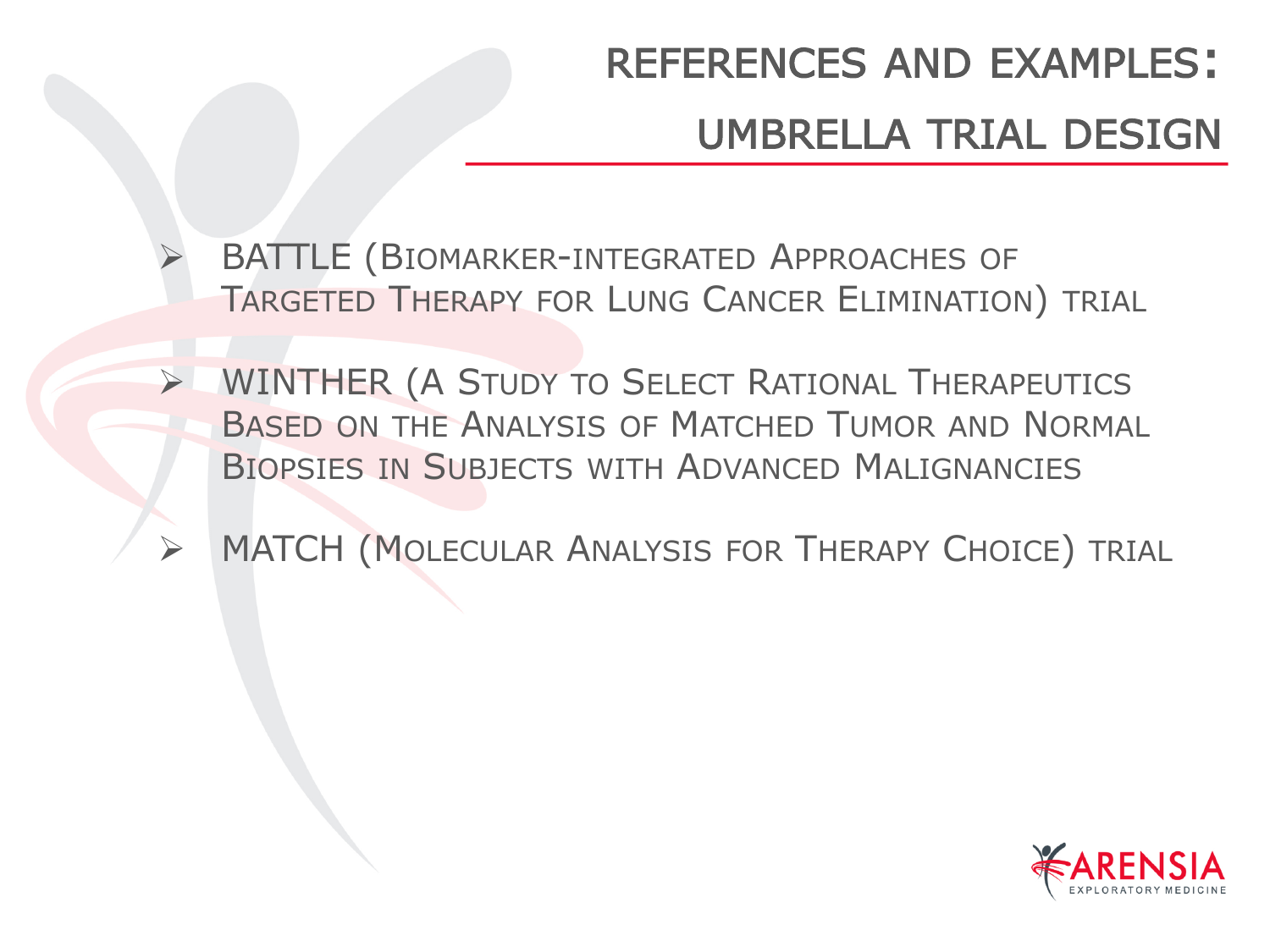## REFERENCES AND EXAMPLES: BASKET TRIAL DESIGN

- ➢ 2015: NATIONAL CANCER INSTITUTE US: NCI-MATCH TRIAL (MOLECULAR ANALYSIS FOR THERAPY CHOICE), WITH PLANS TO SCREEN UP TO 3,000 PATIENTS WITH ENROLLMENT OF AT LEAST 1,000 INDIVIDUALS TO A TARGETED DRUG COMBINATION, INDEPENDENT OF TUMOR **HISTOLOGY**
- ➢ NCI-IMPACT TRIAL (MOLECULAR PROFILING-BASED ASSIGNMENT OF CANCER T
- ➢ CUSTOM (MOLECULAR PROFILING AND TARGETED THERAPIES IN ADVANCED THORACIC MALIGNANCIES) TRIAL **THERAPY**

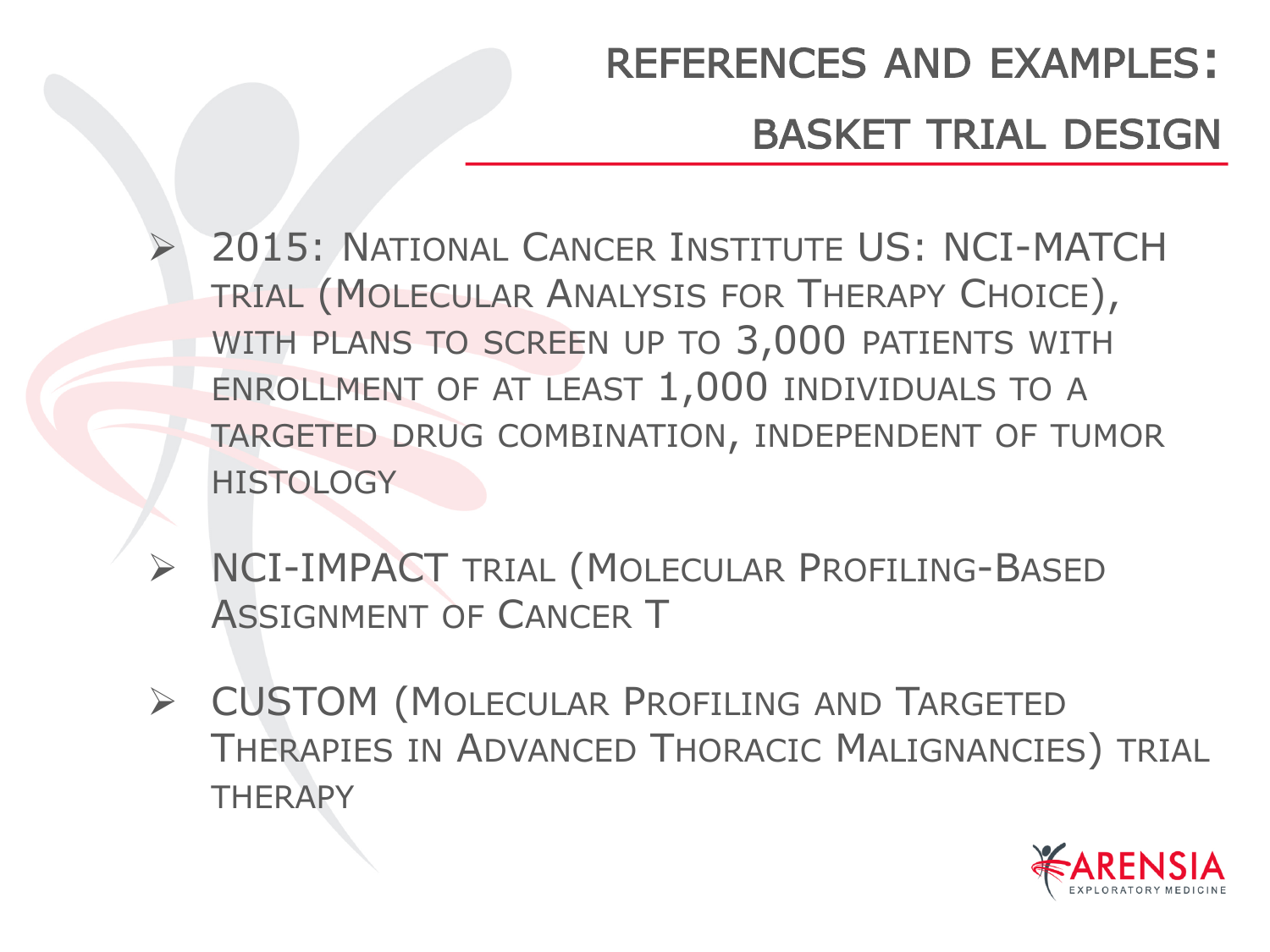### REFERENCES AND EXAMPLES: FDA AND EMA VIEW ON MATER PROTOCOLS

[https://www.fda.gov/news-events/fda-brief/fda-brief-fda-modernizes](https://www.fda.gov/news-events/fda-brief/fda-brief-fda-modernizes-clinical-trial-designs-and-approaches-drug-development-proposing-new)clinical-trial-designs-and-approaches-drug-development-proposing-new

https://www.fda.gov/regulatory-information/search-fda-guidance[documents/master-protocols-efficient-clinical-trial-design-strategies](https://www.fda.gov/regulatory-information/search-fda-guidance-documents/master-protocols-efficient-clinical-trial-design-strategies-expedite-development-oncology-drugs-and)expedite-development-oncology-drugs-and-biologics

[https://www.ema.europa.eu/en/documents/scientific-guideline/guideline](https://www.ema.europa.eu/en/documents/scientific-guideline/guideline-strategies-identify-mitigate-risks-first-human-early-clinical-trials-investigational_en.pdf)strategies-identify-mitigate-risks-first-human-early-clinical-trialsinvestigational en.pdf

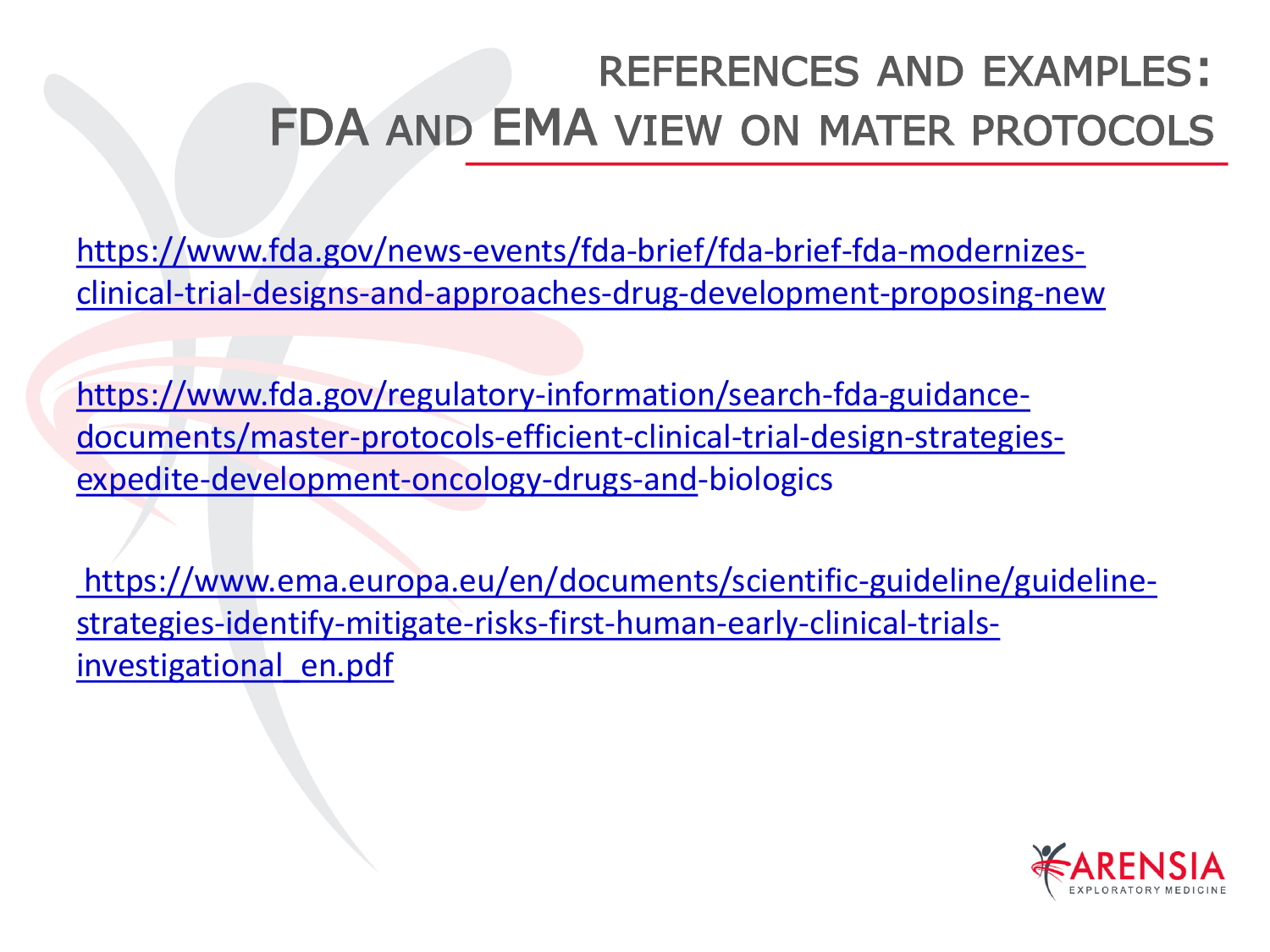### REFERENCES AND EXAMPLES: FDA APPROVALS BASED ON MASTER PROTOCOLS

• 2017: PEMBROLIZUMAB (KEYTRUDA)

FOR AN EXPANDED INDICATION TO TREAT MICROSATELLITE INSTABILITY-HIGH CANCER BASED ONLY ON GENETIC ABNORMALITY, REGARDLESS OF ORIGIN OR LOCATION

- 2018: LAROTRECTINIB (VITRAKVI)
- FOR ADULT AND PEDIATRIC PATIENTS WITH SOLID TUMORS THAT HAVE A NEUROTROPHIC RECEPTOR TYROSINE KINASE (NTRK) GENE FUSION WITHOUT A KNOWN ACQUIRED RESISTANCE MUTATION